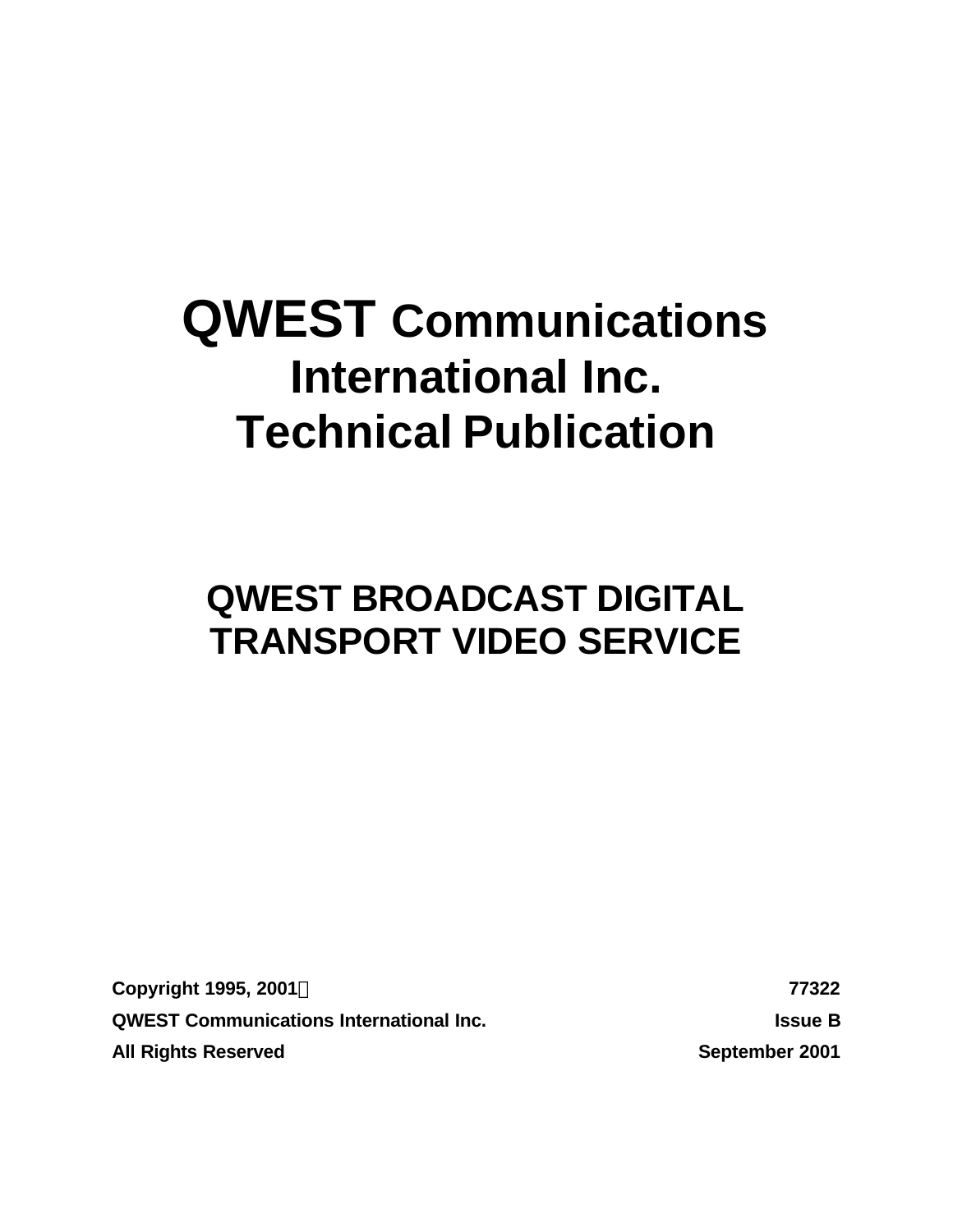#### NOTICE

This document describes QWEST Broadcast Digital Transport Video Service offered by QWEST to its customers for Access and Non-Access Service. It covers distinguishing service features, technical specifications and defines valid interfaces.

QWEST reserves the right to revise this document for any reason, including but not limited to, conformity with standards promulgated by various governmental or regulatory agencies; utilization of advances in the state of the technical arts; or to reflect changes in the design of equipment, techniques, or procedures described or referred to herein.

Liability to anyone arising out of use or reliance upon any information set forth herein is expressly disclaimed, and no representation or warranties, expressed or implied, are made with respect to the accuracy or utility of any information set forth herein.

This document is not to be construed as a suggestion to any manufacturer to modify or change any of its products, nor does this publication represent any commitment by QWEST to purchase any specific products. Further, conformance to this publication does not constitute a guarantee of a given supplier's equipment and/or its associated documentation.

Future issues of Technical Publication 77322 will be announced to the industry at least 45 days prior to the issuance date. This notice, which will come through our standard customer notification channels, will allow the customer time to comment on the proposed revisions.

Ordering information for QWEST Technical Publications can be obtained from the Reference Section of this document.

If further information is required, please contact:

QWEST Communications International Inc. Manager – New Services Planning 700 W. Mineral Ave. MN-F15.15 Littleton, CO 80120 (303) 707-7107 (303) 707-9497 Fax # E-mail: jhsmit2@qwest.com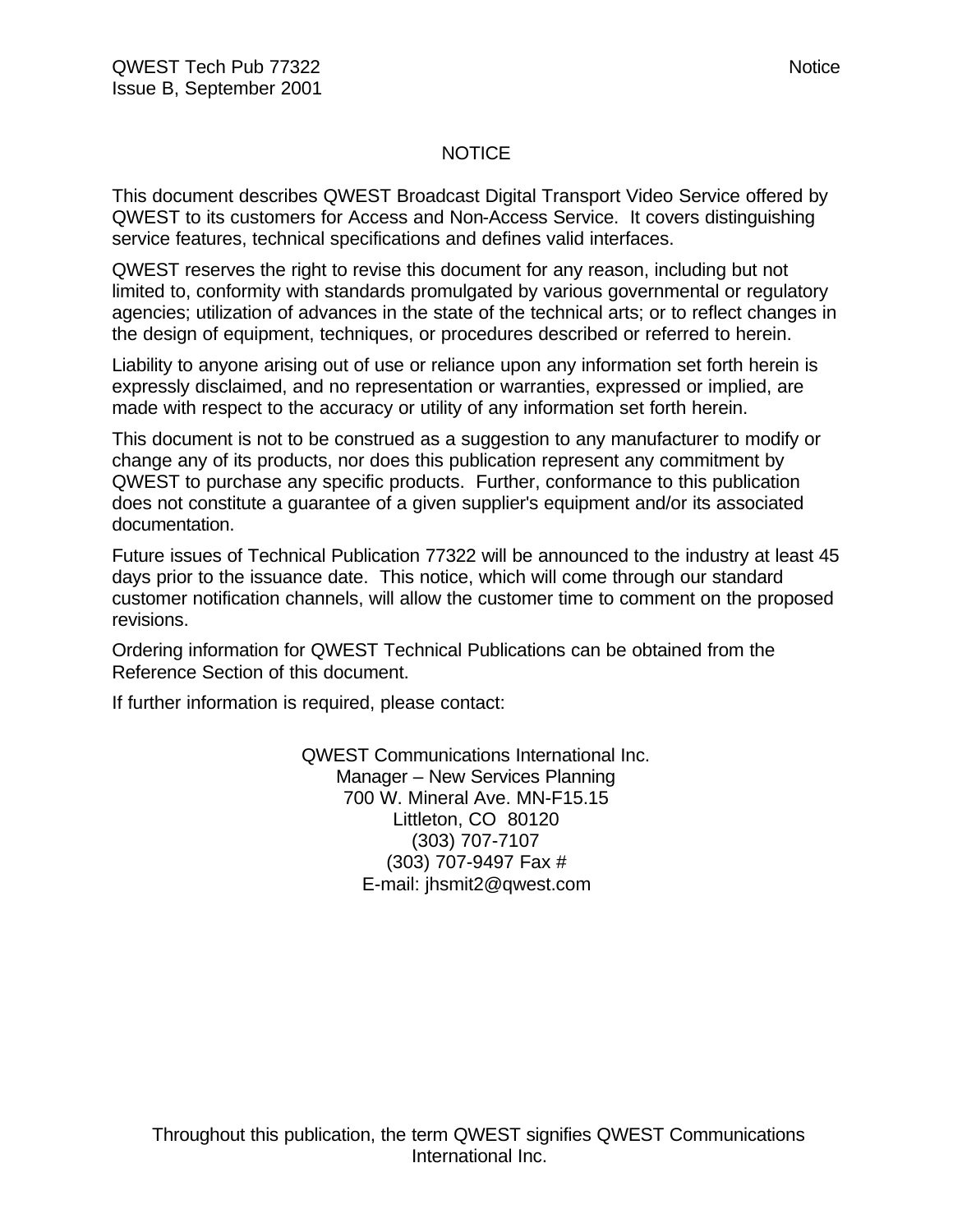#### COMMENTS on PUB 77322

#### PLEASE TEAR OUT AND SEND YOUR COMMENTS/SUGGESTIONS TO:

QWEST Corporation Manager – New Services Planning 700 W. Mineral Ave. MN-F15.15 Littleton, CO 80120 (303) 707-7107 (303) 707-9497 Fax # E-mail: jhsmit2@qwest.com

Information from you helps us to improve our Publications. Please take a few moments to answer the following questions and return to the above address.

| Was this Publication valuable to you in understanding  |      |      |
|--------------------------------------------------------|------|------|
| the technical parameters of our service?               | YES. | NO.  |
| Was the information accurate and up-to-date?           | YES. | NO.  |
| Was the information easily understood?                 | YES. | NO.  |
| Were the contents logically sequenced?                 | YES  | NO . |
| Were the tables and figures understandable and helpful | YES  | NO.  |
| Were the pages legible?                                | YES  | NO.  |

If you answered NO to any of the questions and/or if you have any other comments or suggestions, please explain:

\_\_\_\_\_\_\_\_\_\_\_\_\_\_\_\_\_\_\_\_\_\_\_\_\_\_\_\_\_\_\_\_\_\_\_\_\_\_\_\_\_\_\_\_\_\_\_\_\_\_\_\_\_\_\_\_\_\_\_\_\_\_\_\_\_\_\_\_\_\_ \_\_\_\_\_\_\_\_\_\_\_\_\_\_\_\_\_\_\_\_\_\_\_\_\_\_\_\_\_\_\_\_\_\_\_\_\_\_\_\_\_\_\_\_\_\_\_\_\_\_\_\_\_\_\_\_\_\_\_\_\_\_\_\_\_\_\_\_\_\_

|                         | (Attach additional sheet, if necessary) |
|-------------------------|-----------------------------------------|
|                         | Date _____________                      |
| Company                 |                                         |
| <b>Address</b>          |                                         |
| <b>Telephone Number</b> |                                         |
| E-Mail                  |                                         |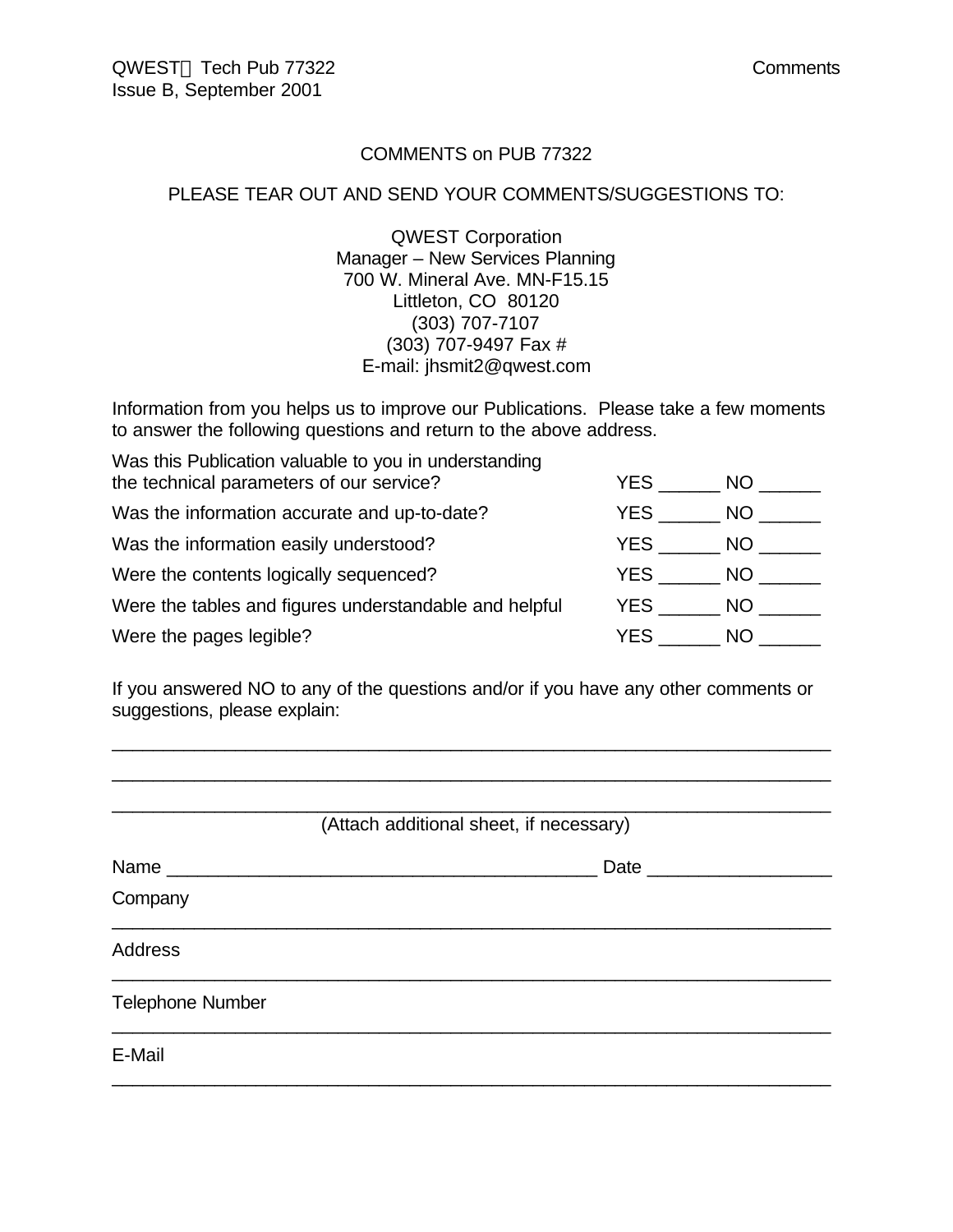# **Chapter and Section**

# Page

| 1.               | 1.1 |                                                                 |  |
|------------------|-----|-----------------------------------------------------------------|--|
|                  | 1.2 |                                                                 |  |
|                  | 1.3 |                                                                 |  |
| 2.               |     |                                                                 |  |
|                  | 2.1 |                                                                 |  |
|                  | 2.2 |                                                                 |  |
|                  |     | 2.2.1 Transmission Equipment and Facilities Configurations  2-1 |  |
|                  |     | 2.2.2 Broadcast Digital Transport Video Service, TV1D 2-2       |  |
| 3.               |     |                                                                 |  |
|                  | 3.1 |                                                                 |  |
|                  | 3.2 |                                                                 |  |
|                  | 3.3 |                                                                 |  |
|                  | 3.4 |                                                                 |  |
|                  | 3.5 |                                                                 |  |
|                  | 3.6 |                                                                 |  |
|                  |     |                                                                 |  |
|                  |     |                                                                 |  |
|                  | 3.7 |                                                                 |  |
|                  | 3.8 |                                                                 |  |
|                  |     | 3.8.1                                                           |  |
|                  |     | 3.8.2                                                           |  |
|                  |     |                                                                 |  |
|                  |     | 3.8.4                                                           |  |
|                  |     | 3.8.5                                                           |  |
| $\overline{4}$ . |     |                                                                 |  |
|                  | 4.1 |                                                                 |  |
|                  | 4.2 |                                                                 |  |
| 5.               |     |                                                                 |  |
|                  | 5.1 |                                                                 |  |
|                  | 5.2 |                                                                 |  |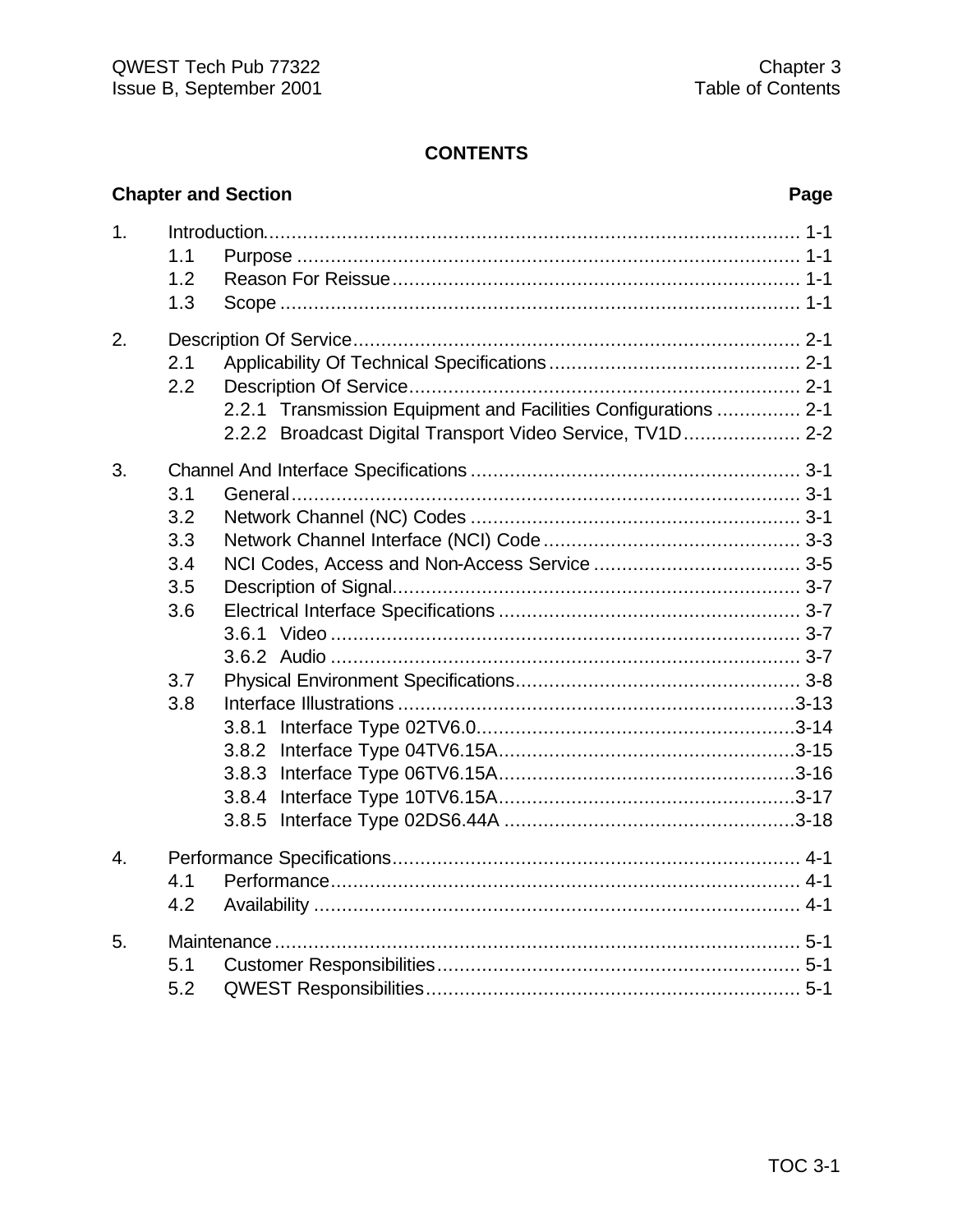# **CONTENTS (Continued)**

# **Chapter and Section Page**

| 7 <sup>1</sup> |  |  |
|----------------|--|--|
|                |  |  |
|                |  |  |
|                |  |  |
|                |  |  |
|                |  |  |

# **Figures**

| 3-1 Broadcast Digital Transport Video Service, Typical Configuration 3-2     |  |
|------------------------------------------------------------------------------|--|
|                                                                              |  |
|                                                                              |  |
| 3-4 Carrier Premises - DSX-3 Cross-connect Panel Interface3-11               |  |
| 3-5 EU Premises Electrical 45 Mbit/s - SJA44 Network Interface Connector3-12 |  |

# **Tables**

| $3 - 1$ | <b>QWEST Broadcast Digital Transport Video Service</b>          |  |
|---------|-----------------------------------------------------------------|--|
|         | Network Channel (NC) Code for Access and Non-Access Service 3-3 |  |
| $3-2$   |                                                                 |  |
| $3 - 3$ |                                                                 |  |
| $3 - 4$ |                                                                 |  |
| $3 - 5$ |                                                                 |  |
| $3-6$   |                                                                 |  |
| $4 - 1$ | Video Signal Transmission Service Channel End-To-End            |  |
|         |                                                                 |  |
| $4-2$   | Audio Signal Transmission Service Channel End-To-End            |  |
|         |                                                                 |  |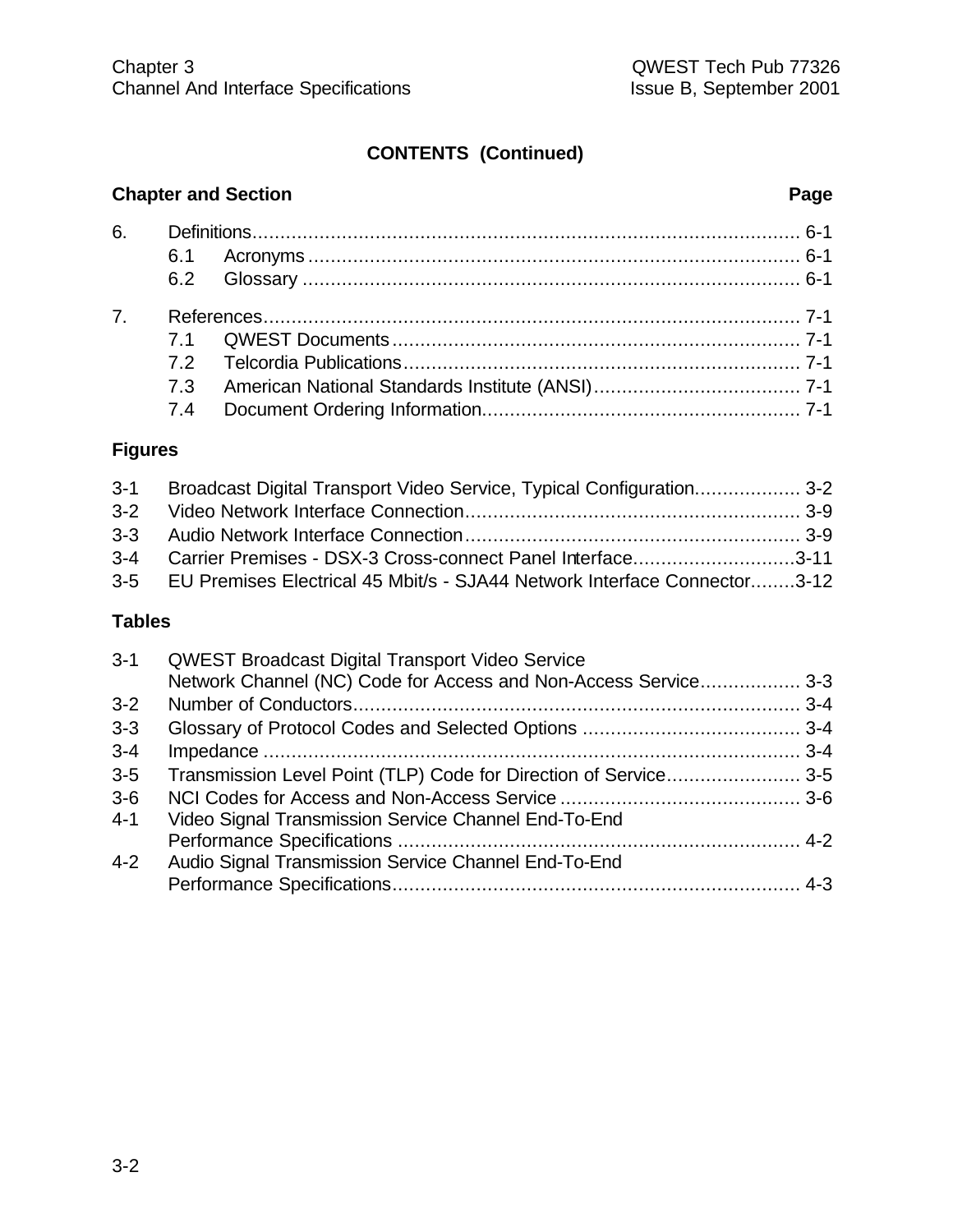# **Chapter and Section**

# Page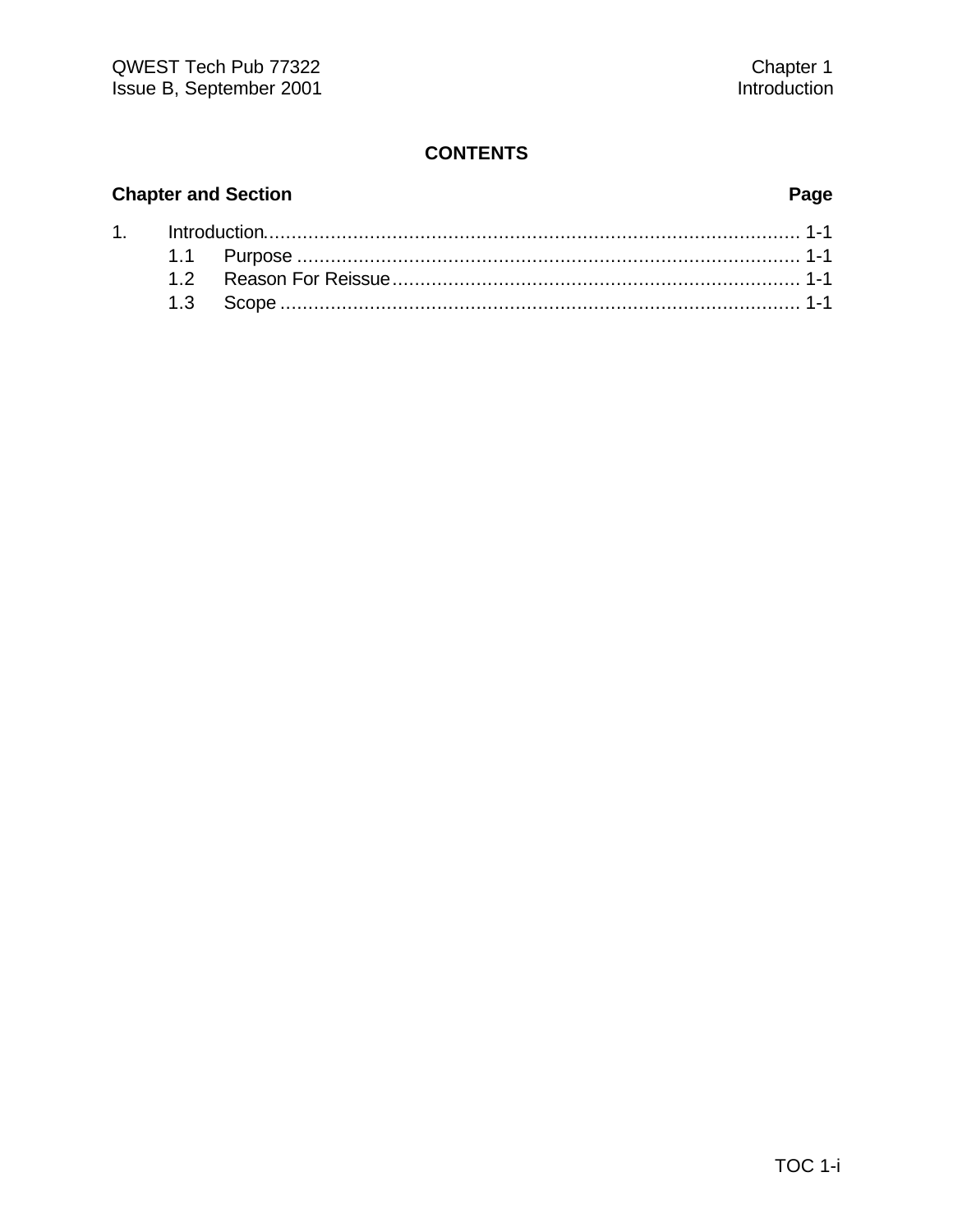#### **1. Introduction**

#### **1.1 Purpose**

This document describes QWEST Broadcast Digital Transport Video Service offered by QWEST to its customers for Access and Non-Access Service. It covers distinguishing service features, technical specifications and defines valid interfaces.

#### **1.2 Reason for Reissue**

To show QWEST Communications International Inc. as the owner of this publication and the one to contact concerning the content.

#### **1.3 Scope**

This document describes QWEST Broadcast Digital Transport Video Service appropriate for the majority of applications. Sufficient technical detail is furnished to describe the Network Interfaces (NIs) and Network Channel (NC) options used to configure an end-toend communications channel. It is not the intent of this document to provide specific ordering information, but to describe the technical features of this service offering.

Throughout this document, the QWEST Broadcast Digital Transport Video Service shall be referred to as BDTVS. The applications for this type of video and audio service include broadcaster quality services employing digital transport technology.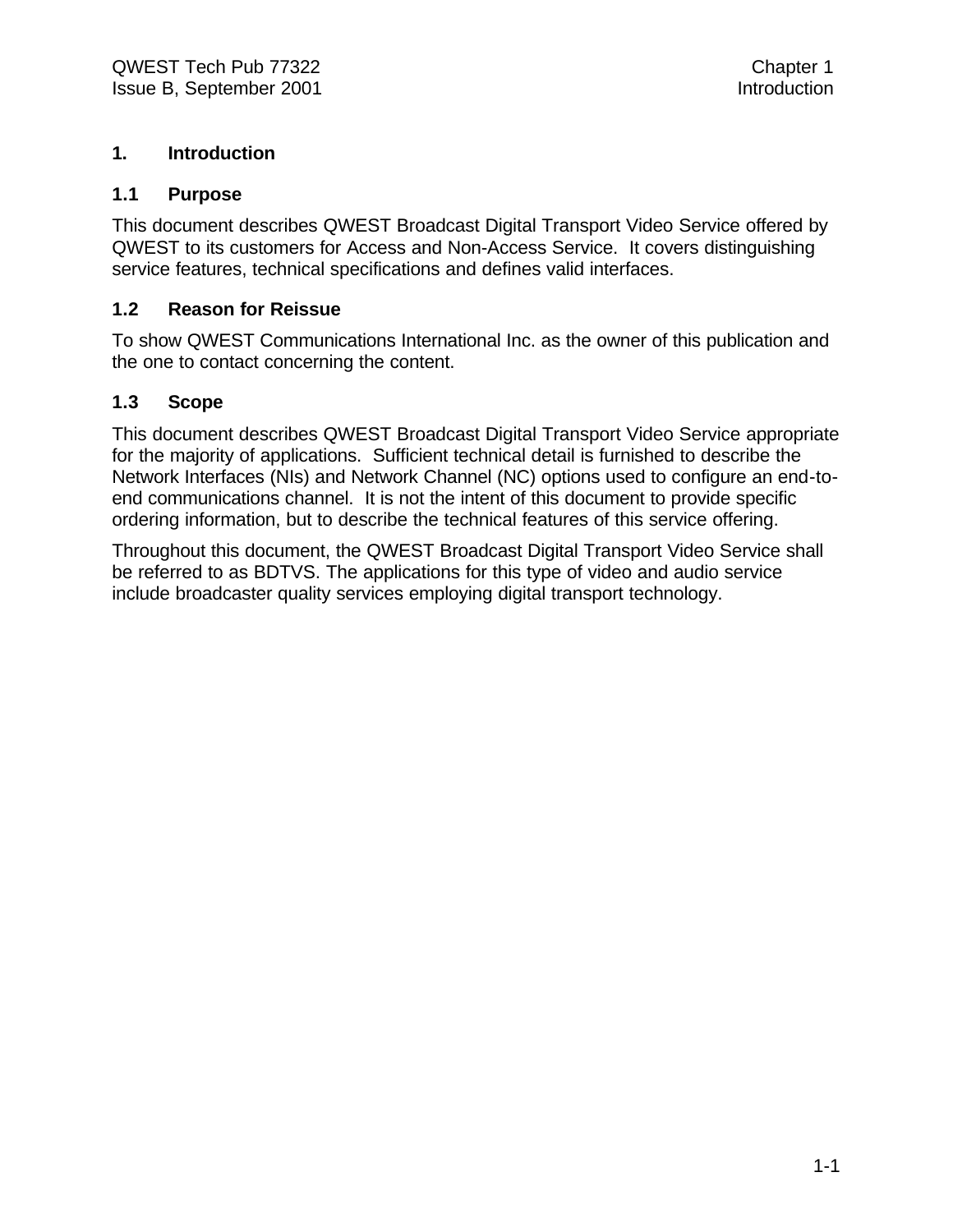# **Chapter and Section Page** 2. Description of Service................................................................................. 2-1 2.1 Applicability Of Technical Specifications ............................................. 2-1 2.2 Description Of Service...................................................................... 2-1 2.2.1 Transmission Equipment and Facilities Configurations ............... 2-1 2.2.2 Broadcast Digital Transport Video Service, TV1D..................... 2-2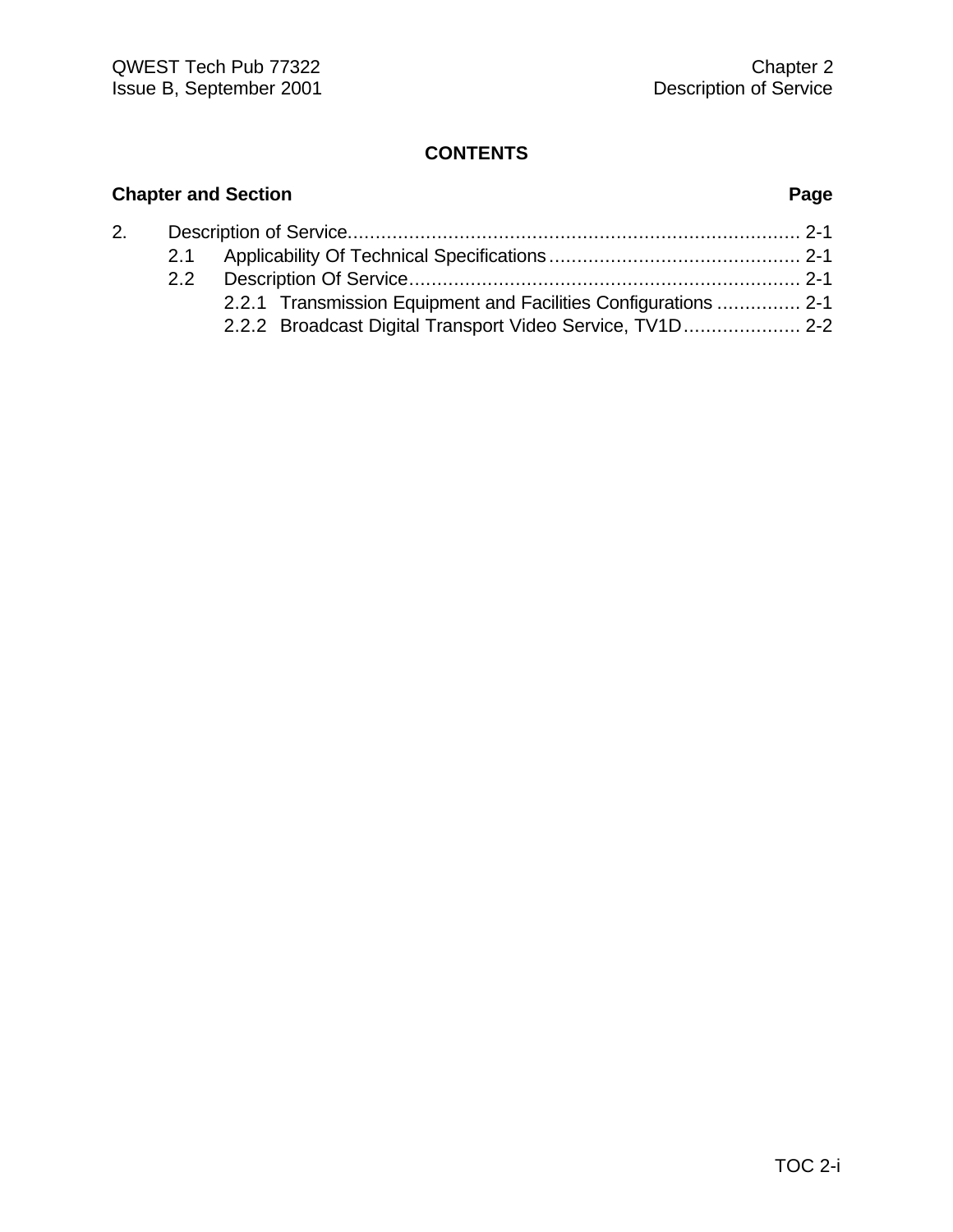#### **2. Description of Service**

#### **2.1 Applicability Of Technical Specifications**

The technical specifications presented in this document are applicable to QWEST Broadcast Digital Transport Video Service only. It does not attempt to describe the various types of transmission equipment used to provide this service.

#### **2.2 Description Of Service**

BDTVS uses a standard composite 525-line/60-field System M - National Television Systems Committee (NTSC) compatible video signal. This service will transport and deliver NTSC video signal(s) and associated audio signal(s) using fiber optic facilities for the customer local loops and the interoffice section(s). This offering applies to Access and Non-Access Service.

Provision and bandwidth of associated audio signal(s) is a function of the channel interface selected by the customer. Video services are provisioned between customerdesignated premises or a customer designated premises and a QWEST serving central office. Interactive two-way service may be provisioned by the combination of two oneway video circuits.

BDTVS provides point-to-point transmission using digital transport facilities. Audio interface options include one, two, or four separate (non-duplexed) 15 kHz audio signal(s). There may also be an application for video only. The bandwidth of the video signal(s) is 30 Hz to 4.2 MHz for separate video and audio signals at the interface.

The electrical interfaces are as follows:

- 75 ohm unbalanced termination for the baseband video signal.
- 600 ohm balanced termination for the baseband audio signal.

#### **2.2.1 Transmission Equipment and Facilities Configurations**

QWEST will design a network and technology solution to meet the customer's needs of BDTVS utilizing fiber optic cable, including video and audio coder/decoder (CODEC) equipment and 45 Mbit/s optical transmission equipment as depicted in Figure 3-1 of Chapter 3 of this technical publication.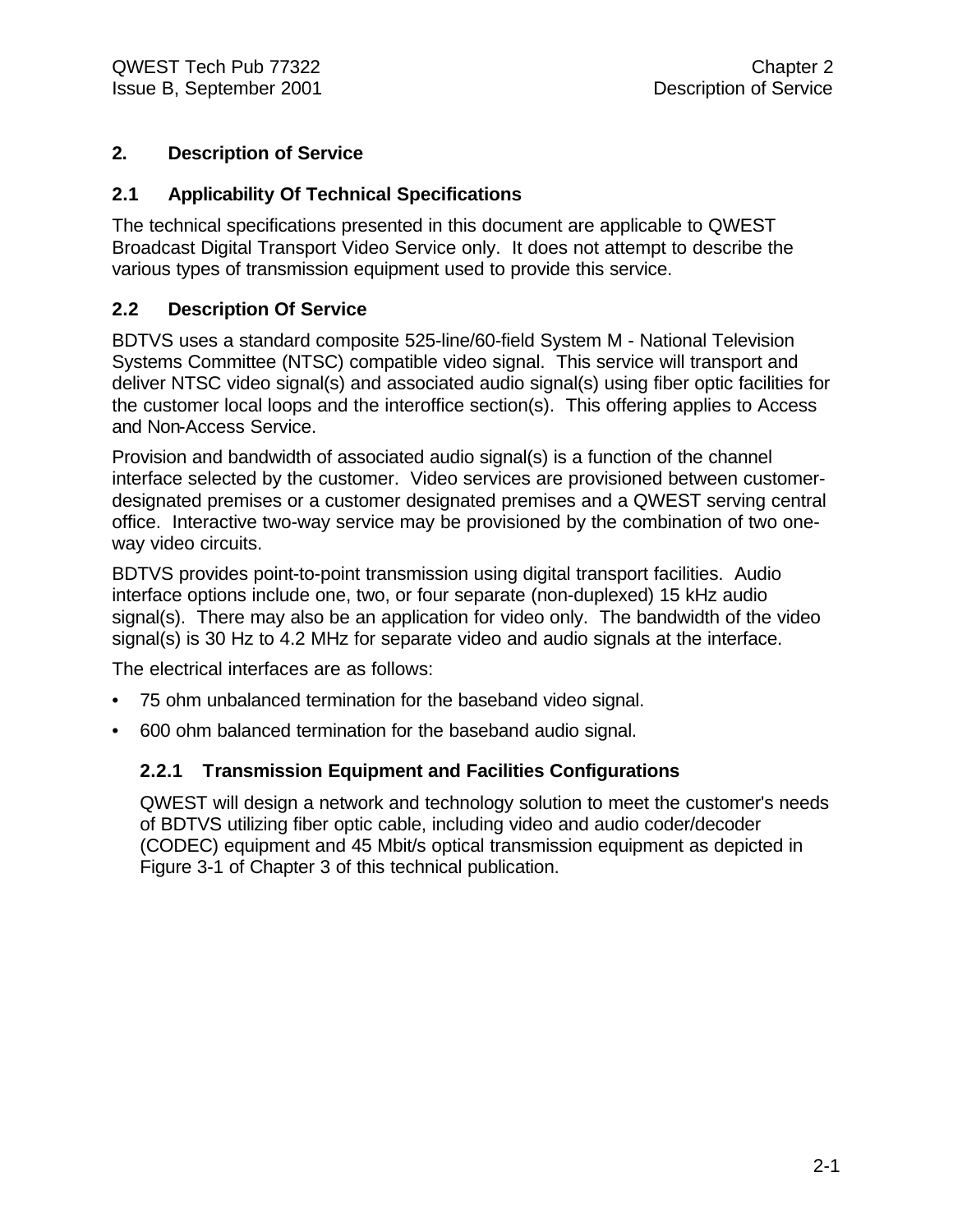#### **2.2.2 Broadcast Digital Transport Video Service, TV1D**

This service is designated as TV1D and provides a full motion, high quality NTSC composite video signal, with the option of zero, one, two, or four 15-kHz associated audio signal(s). The minimum video signal and audio signal performance parameters for QWEST utilize broadcast quality parameters shown in Chapter 4 of this technical publication.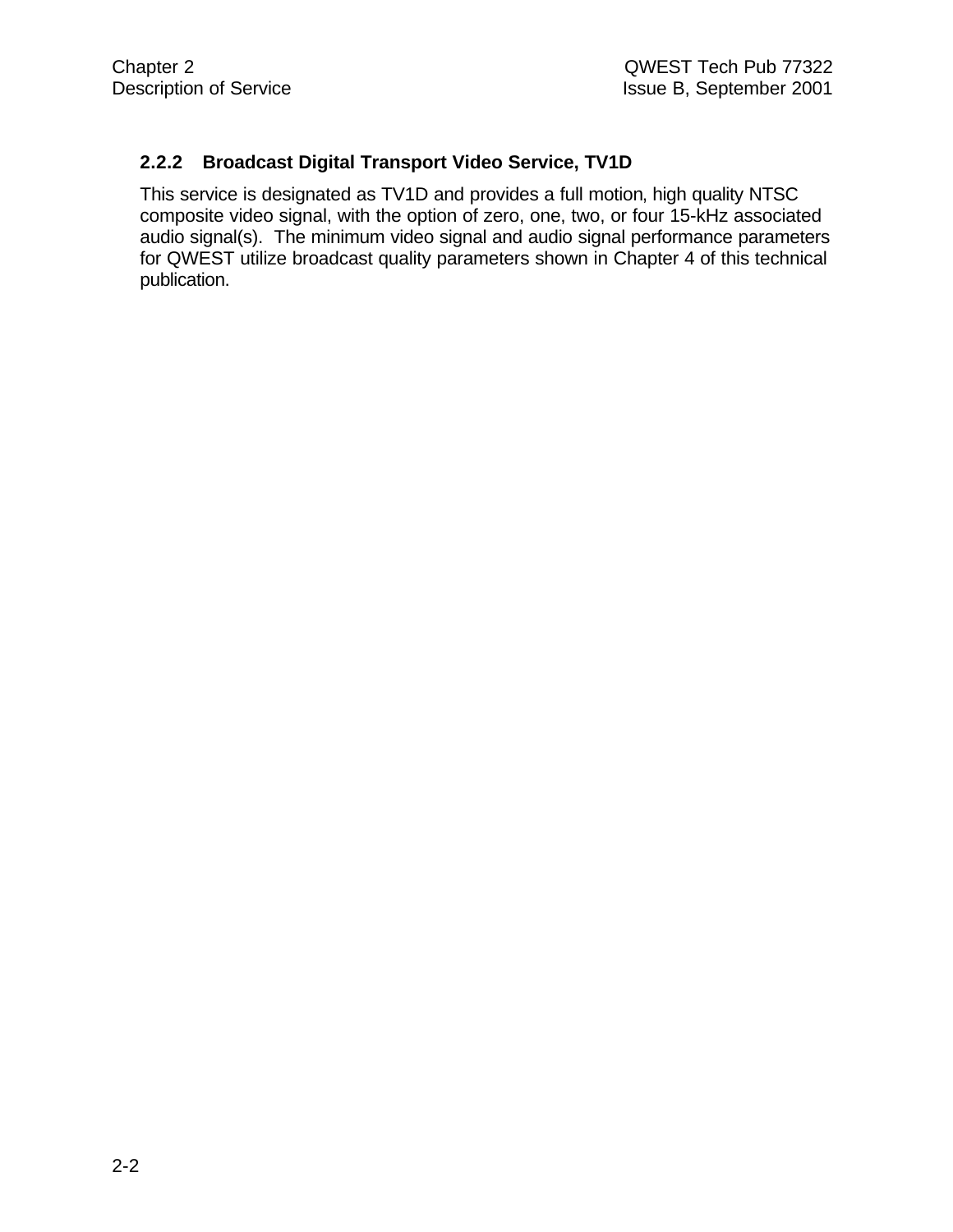# **Chapter and Section Page** 3. Channel And Interface Specifications ........................................................... 3-1 3.1 General........................................................................................... 3-1 3.2 Network Channel (NC) Codes ........................................................... 3-1 3.3 Network Channel Interface (NCI) Code .............................................. 3-3 3.4 NCI Codes, Access and Non-Access Service ..................................... 3-5 3.5 Description of Signal......................................................................... 3-7 3.6 Electrical Interface Specifications ...................................................... 3-7 3.6.1 Video .................................................................................... 3-7 3.6.2 Audio .................................................................................... 3-7 3.7 Physical Environment Specifications................................................... 3-8 3.8 Interface Illustrations .......................................................................3-13 3.8.1 Interface Type 02TV6.0.........................................................3-14 3.8.2 Interface Type 04TV6.15A.....................................................3-15 3.8.3 Interface Type 06TV6.15A.....................................................3-16 3.8.4 Interface Type 10TV6.15A.....................................................3-17 3.8.5 Interface Type 02DS6.44A ....................................................3-18 **Figure**

| $3 - 1$ | Broadcast Digital Transport Video Service, Typical Configuration 3-2 |  |
|---------|----------------------------------------------------------------------|--|
|         |                                                                      |  |
|         |                                                                      |  |
|         | 3-4 Carrier Premises - DSX-3 Cross-connect Panel Interface3-11       |  |
| $3-5$   | EU Premises Electrical 45 Mbit/s - SJA44 Network                     |  |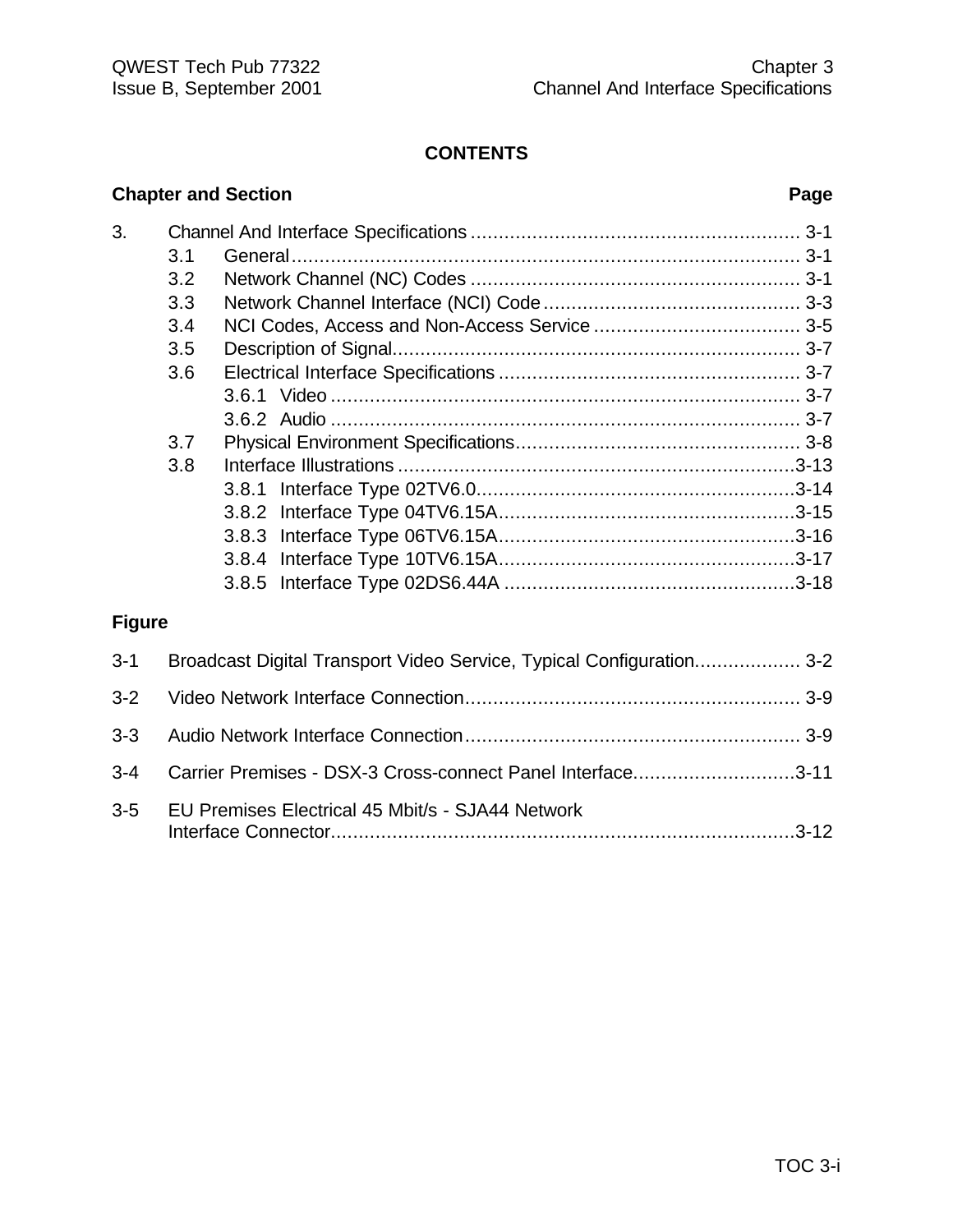# **CONTENTS (Continued)**

| <b>Table</b> |                                                                             | Page |
|--------------|-----------------------------------------------------------------------------|------|
| $3 - 1$      | <b>QWEST Broadcast Digital Transport Video Service Network Channel (NC)</b> |      |
| $3 - 2$      |                                                                             |      |
| $3 - 3$      |                                                                             |      |
| $3 - 4$      |                                                                             |      |
| $3 - 5$      |                                                                             |      |
| $3-6$        |                                                                             |      |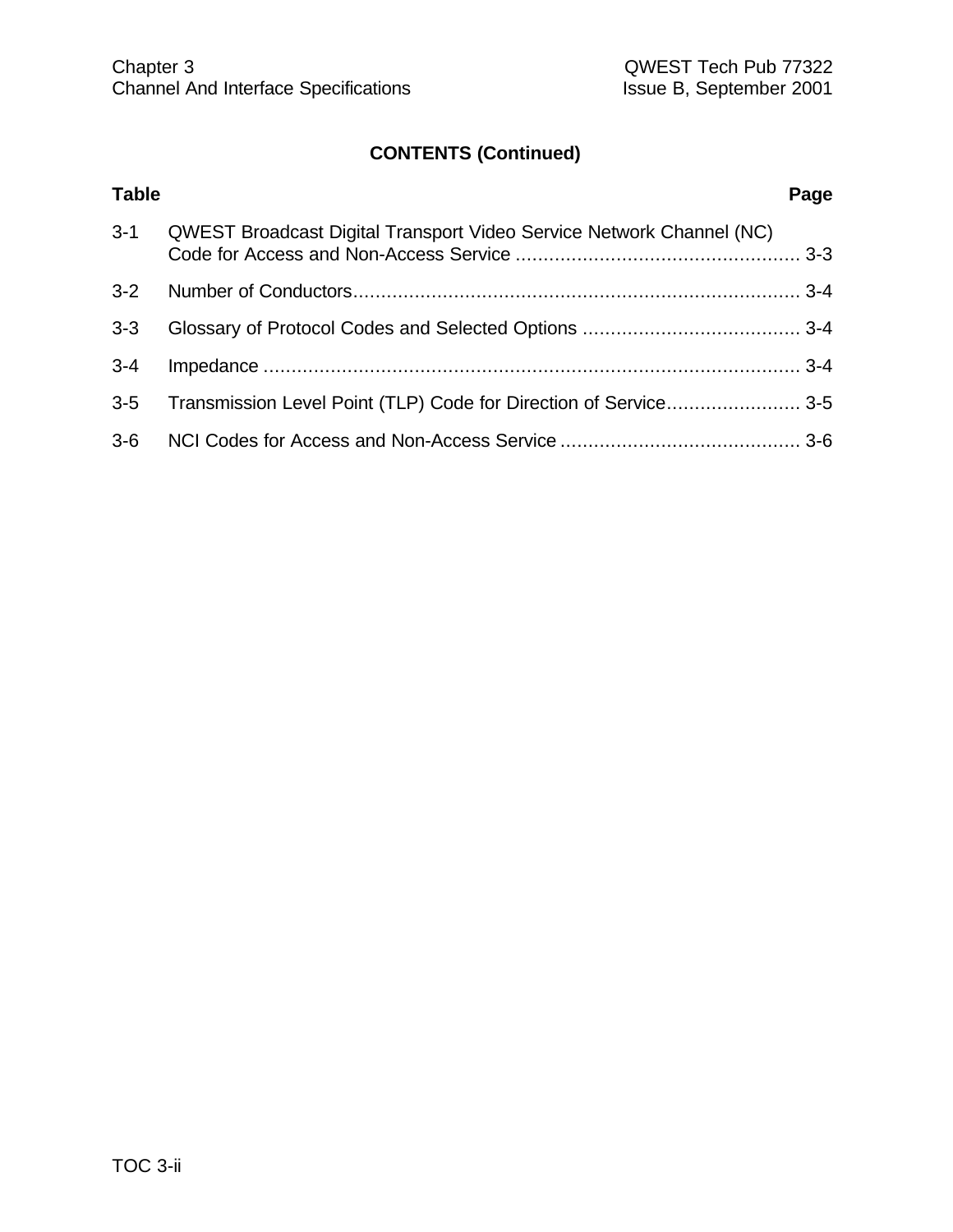#### **3. Channel And Interface Specifications**

#### **3.1 General**

This chapter provides information about the channels and the Network Interfaces (NIs) used with BDTVS. The description makes use of a generic configuration, which should help the understanding of what must be ordered to obtain BDTVS.

Figure 3-1 illustrates a typical BDTVS application and may be used as a reference while reviewing this document. This typical application consists of a one-way, point-to-point, single channel video/audio circuit between two customer locations. QWEST will provide fiber optic-based transmission equipment at each customer premises. The customer at the first location will provide input of one baseband analog video signal and associated baseband audio signal to the QWEST coder and optical transmission equipment, for digitization at 45 Mbit/s and to be formatted optically. The optical signal will be transmitted over fiber optic facilities to the serving central office for connection to the QWEST interoffice facility (IOF) network. The signal will be transmitted to the serving central office of the end customer location where it will be received optically in the QWEST equipment. At this point the signal will be formatted electrically and handed-off to the customer by either one of two methods. It may be decoded to baseband analog video and audio signals by a decoder or provided as a 45 Mbit/s digital signal.

The BDTVS channel is defined by the Network Channel (NC) and Network Channel Interface (NCI) codes. The NC code defines the channel while the NCI code defines the interface at the ends of the channel. A brief explanation of the format of these codes is provided in the following sections. For a more detailed view of coding parameters, refer to the American National Standards Institute (ANSI) document ANSI T1.223-1991, "Telecommunications - Information Interchange - Structure and Representation of Network Channel (NC) and Network Channel Interface (NCI) Codes for the North American Telecommunications System."

The interface description also includes an explanation of the electrical and physical specifications, and the related illustrations.

#### **3.2 Network Channel (NC) Codes**

The NC code consists of four character positions as shown in Table 3-1. The first two characters (positions 1 and 2) of the NC code specify the type and quality of the channel. Character positions 3 and 4 represent the option codes available for each NC code. Various combinations of this code will allow the customer to enhance the technical performance of the requested channel, or to further identify the type of service.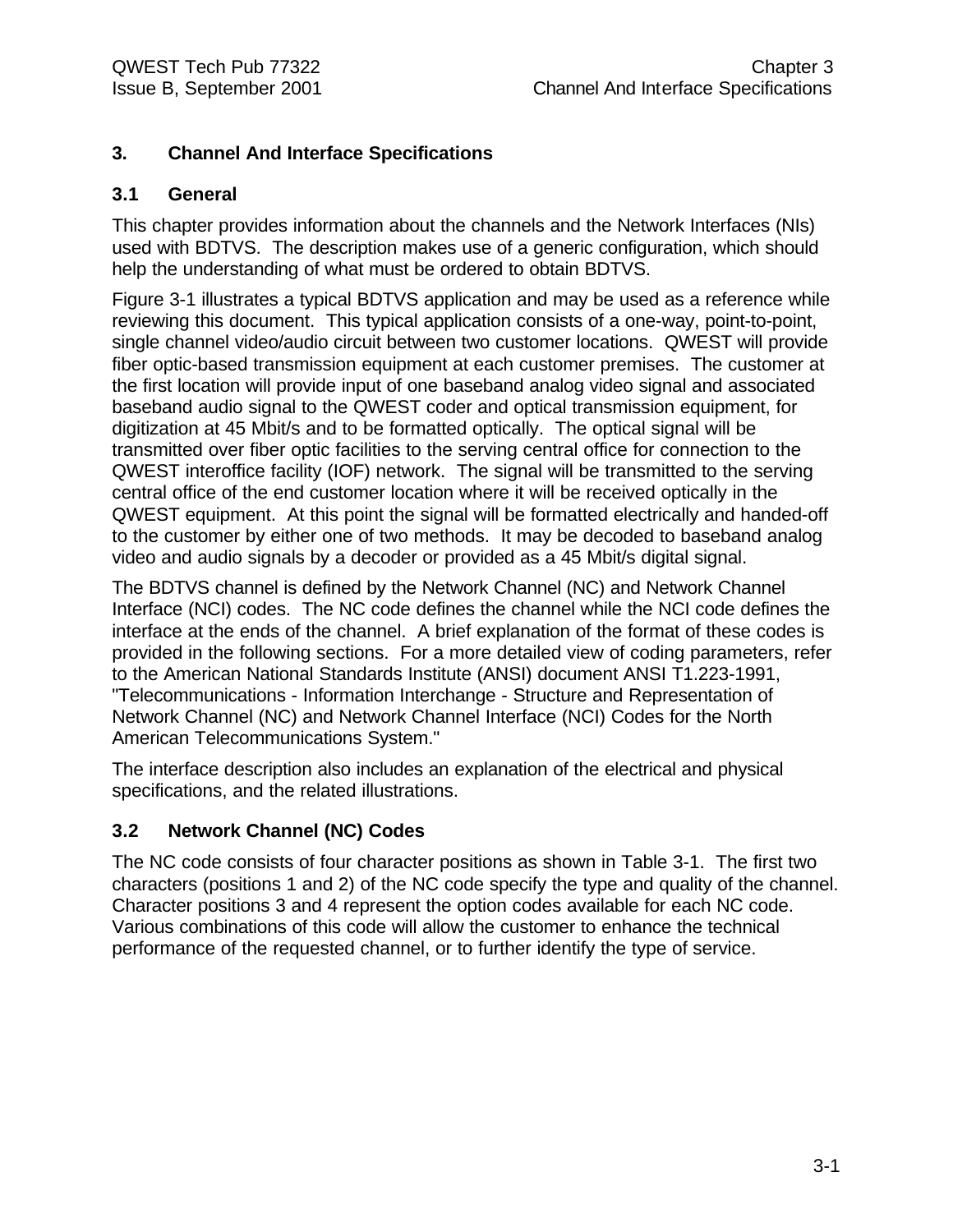



**Figure 3-1** Broadcast Digital Transport Video Service, Typical Configuration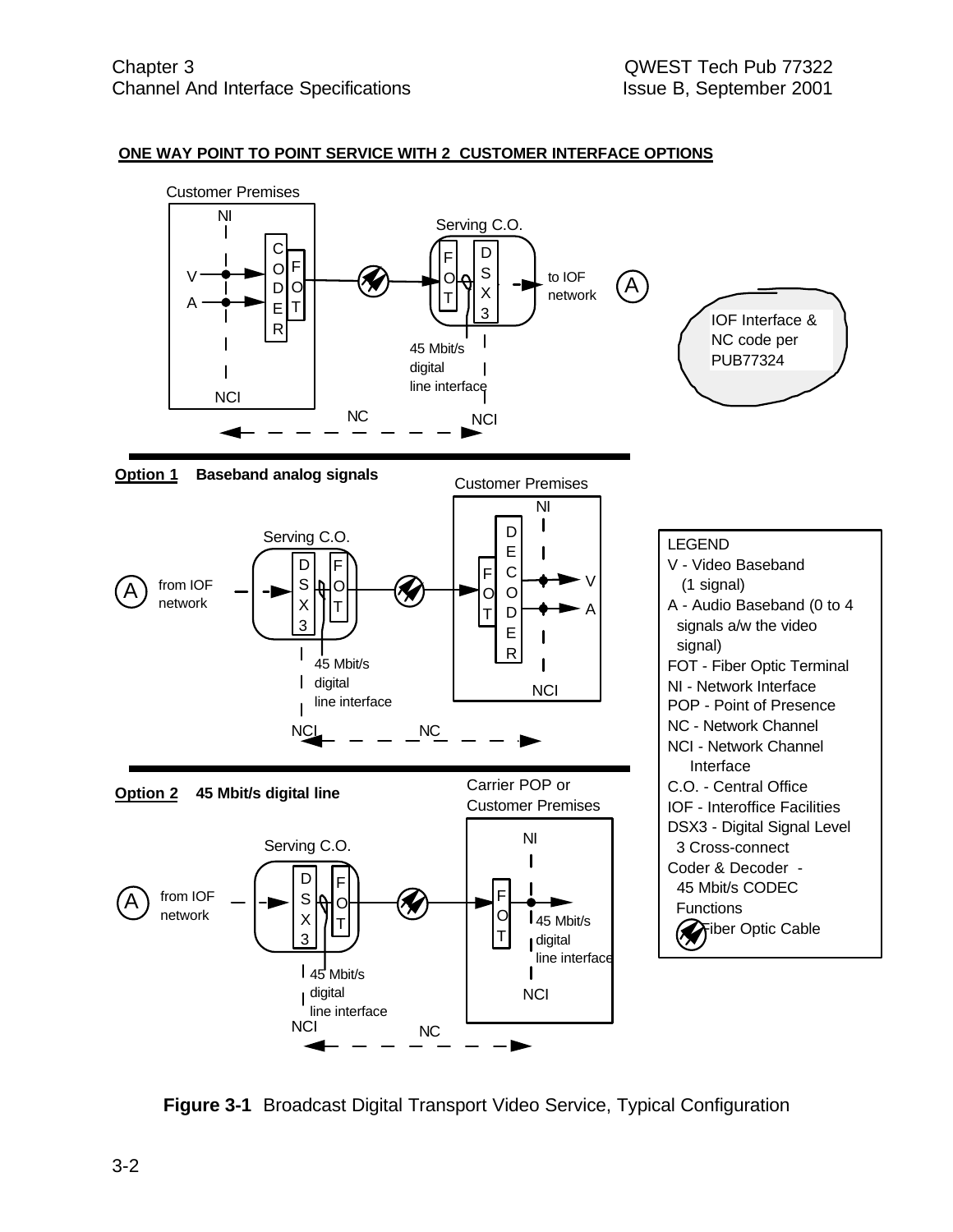#### **Table 3-1** QWEST Broadcast Digital Transport Video Service Network Channel (NC) Code for Access and Non-Access Service

| <b>NC Code</b> |                 |   |                                                                                                                                                                                                                                                          |
|----------------|-----------------|---|----------------------------------------------------------------------------------------------------------------------------------------------------------------------------------------------------------------------------------------------------------|
|                | <b>Position</b> |   | <b>Description</b>                                                                                                                                                                                                                                       |
| 1&2            | 3               | 4 |                                                                                                                                                                                                                                                          |
| TV             |                 |   | A circuit for video and optional audio, allowing<br>for the use of fiber optic facilities by QWEST.<br><b>Broadcast Quality</b><br>(NOTE: Meets NTSC "Medium Haul"<br>Video/Audio Signal Performance per ANSI<br>T1.502-1988.)<br>Point-to-Point Service |

### **3.3 Network Channel Interface (NCI) Code**

The electrical interface with the QWEST network is described by an NCI code for each End-User (EU), Interexchange Carrier (IC) or Local Exchange Carrier (LEC). The interface codes for the service must be specified by the customer when ordering Broadcast Digital Transport Video Service.

The NCI code identifies five interface elements located at the NI. The interface elements are: (1) The number of conductors, (2) protocol code, (3) impedance code, (4) protocol option, and (5) Transmission Level Point (TLP) code.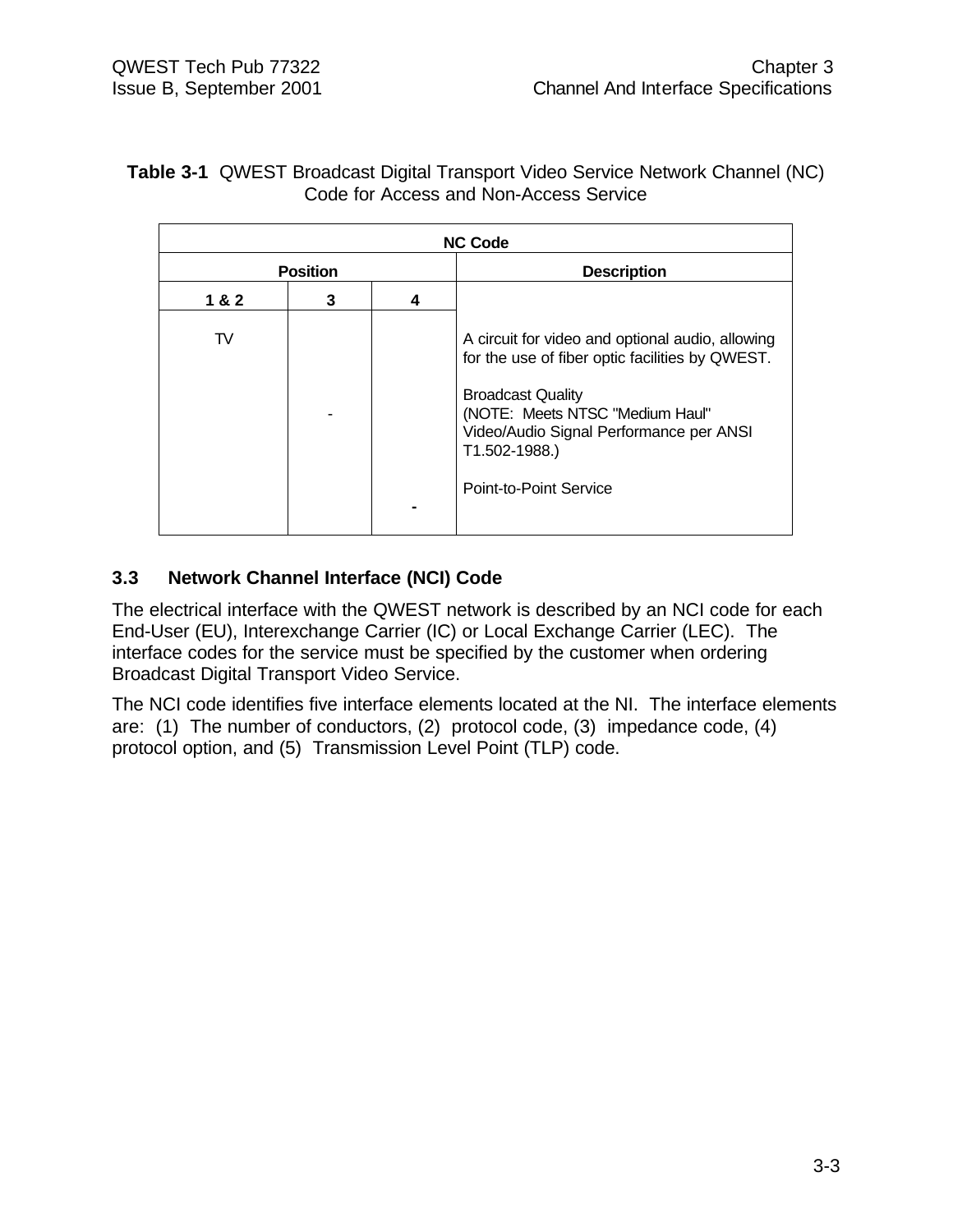For BDTVS, an example code is 04TV6.15A.O- that contains the following components:

• Code 04 = 4 conductors; two conductors for the video channel and two conductors for one audio channel. (Table 3-2 defines the allowable entries for this component.)

|        | <b>Number of Conductors</b>                                 | Code     |
|--------|-------------------------------------------------------------|----------|
| 2      | (video only)                                                | 02       |
| 4<br>6 | (video and 1 channel audio)<br>(video and 2 channels audio) | 04<br>06 |
| 10     | (video and 4 channels audio)                                | 10       |

#### **Table 3-2** Number of Conductors

• Protocol Code TV = Television Interface (Table 3-3 below)

#### **Table 3-3** Glossary of Protocol Codes and Selected Options

| Code | <b>Option</b> | <b>Definition</b>                                                                        |
|------|---------------|------------------------------------------------------------------------------------------|
| TV   |               | <b>Television Interface</b>                                                              |
|      | 0<br>15A      | Video signal only<br>Video plus one through four (2-conductor)<br>15-kHz audio signals.  |
| DS   |               | Code for electrical 45 Mbit/s interface                                                  |
|      | 44 A          | One way transmission of a 44.736 Mbit/s digital<br>signal for video and associated audio |

• Impedance Code  $6 = 75$  ohms (for coaxial cable) as shown in Table 3-4 below.

#### **Table 3-4** Impedance

| Value (ohms)       | Code |
|--------------------|------|
| 75 (coaxial cable) | ห    |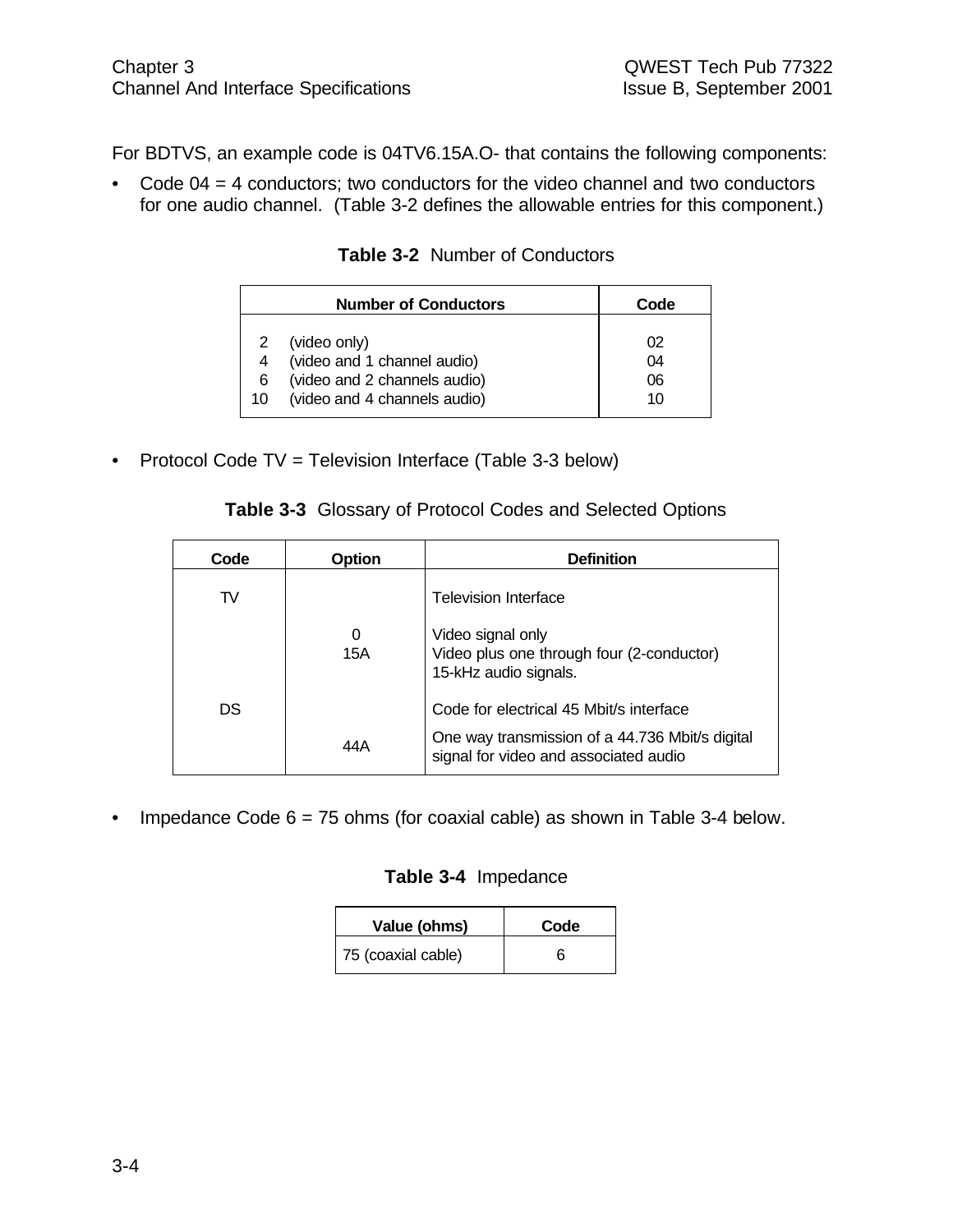- Protocol Option Code 15A = Video plus one 15-kHz audio channel at the NI as shown in Table 3-3.
- Transmission Level Point(s). For a baseband video signal, there is no signal level specified with the TLP code. There is, however, an assigned one-character alpha code (the letter "O"), corresponding to the direction of service, and a hyphen, indicating the interface is standard as specified by QWEST. This is shown in Table 3-5 below.

**Table 3-5** Transmission Level Point (TLP) Code for Direction of Service

O– –O Video signal is transmitted from one EU/IC/LEC location to QWEST Video signal is received at another EU/IC/LEC location from QWEST

#### **3.4 NCI Codes, Access and Non-Access Service**

The NCI Codes associated with the one applicable NC Code, TV--, are shown in Table 3-6 for Access and Non-Access Service. The same Television Service Code, TV1D, applies to every one of these codes. Table 3-6 portrays NCI coding for each direction of two one-way video channels. The upper set applies to the End-User as the Transmit location and the IC, LEC or another EU as the Receive location. The lower set applies to the IC, LEC or an EU as the Transmit location and an EU as the Receive location. The Serving Central Office NCI Code applies to each end of the channel and there would be the appropriate NC Code and NCI Code for the interoffice facilities as prescribed in QWEST PUB 77324, shown in References, Chapter 7.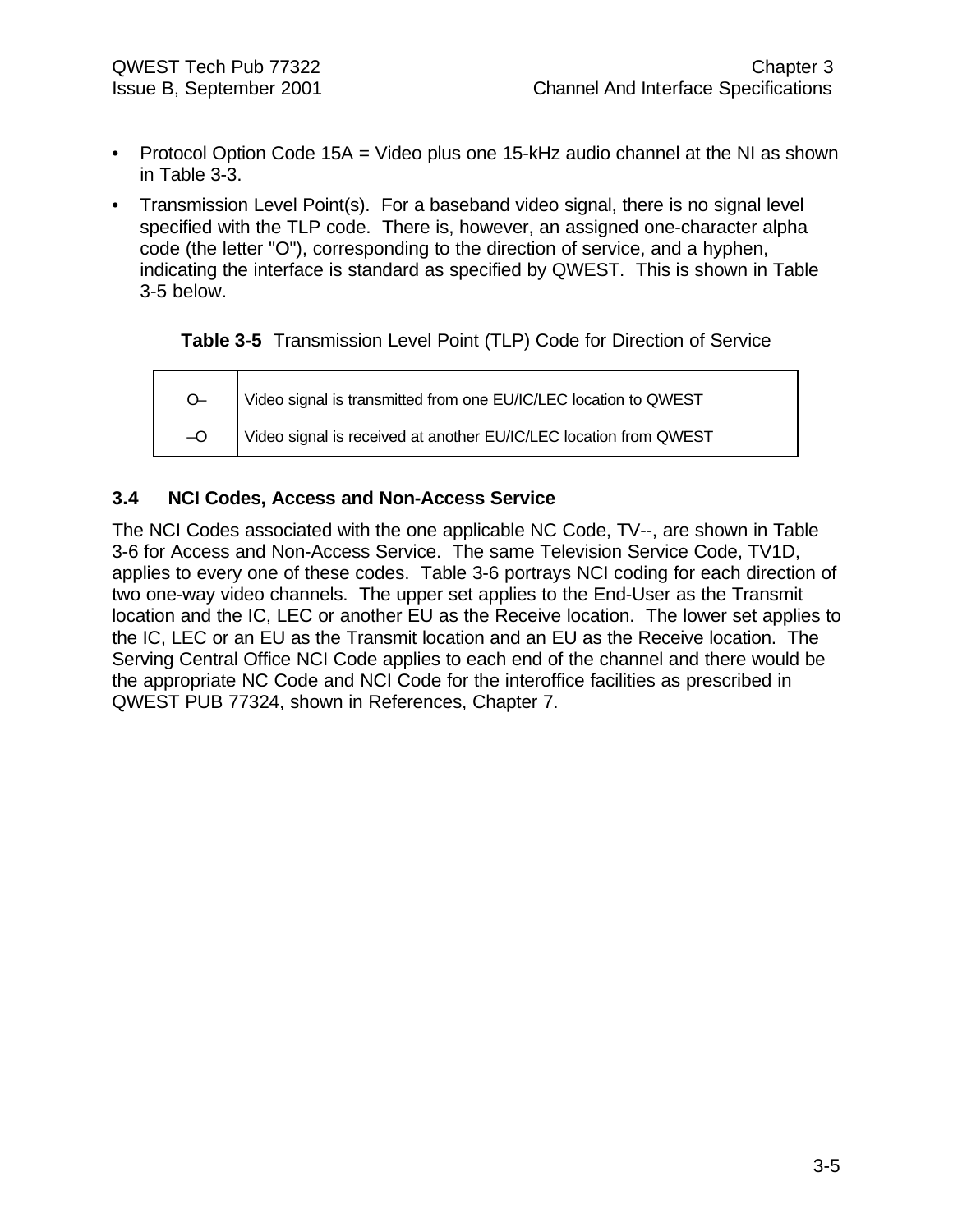| <b>Television Special</b><br><b>Access and Local</b><br><b>Channel Service</b> | <b>End-User</b><br><b>Transmit NCI Code</b> | <b>Serving Central Office</b><br><b>NCI Code</b> | <b>Interexchange Carrier, Local</b><br><b>Exchange Carrier or End-User</b><br><b>Receive NCI Code</b>  |
|--------------------------------------------------------------------------------|---------------------------------------------|--------------------------------------------------|--------------------------------------------------------------------------------------------------------|
| TV1D (no audio)                                                                | 02TV6.0.O-                                  | 02DS6.44A                                        | 02TV6.0 - O                                                                                            |
| TV <sub>1</sub> D<br>(1 channel audio)                                         | 04TV6.15A.O-                                |                                                  | $04$ TV6.15A $-$ O                                                                                     |
| TV <sub>1</sub> D<br>(2 channels audio)                                        | 06TV6.15A.O-                                |                                                  | 06TV6.15A .- O                                                                                         |
| TV <sub>1</sub> D<br>(4 channels audio)                                        | 10TV6.15A.O-                                |                                                  | 10TV6.15A-O                                                                                            |
| ALL OF THE ABOVE                                                               | ALL OF THE ABOVE                            |                                                  | 02DS6.44A.-O                                                                                           |
|                                                                                |                                             |                                                  |                                                                                                        |
|                                                                                | <b>End-User</b><br><b>Receive NCI Code</b>  | <b>Serving Central Office</b><br><b>NCI Code</b> | <b>Interexchange Carrier, Local</b><br><b>Exchange Carrier or End-User</b><br><b>Transmit NCI Code</b> |
| TV1D (no audio)                                                                | $02$ TV6.0. $-$ O                           | 02DS6.44A                                        | 02TV6.0.O-                                                                                             |
| TV <sub>1</sub> D<br>(1 channel audio)                                         | 04TV6.15A-O                                 |                                                  | 04TV6.15A.O-                                                                                           |
| TV1D<br>(2 channels audio)                                                     | 06TV6.15A-O                                 |                                                  | 06TV6.15A.O-                                                                                           |
| TV <sub>1</sub> D<br>(4 channels audio)                                        | $10$ TV6.15A $-$ O                          |                                                  | 10TV6.15A.O-                                                                                           |

|  |  |  | <b>Table 3-6 NCI Codes for Access and Non-Access Service</b> |  |
|--|--|--|--------------------------------------------------------------|--|
|--|--|--|--------------------------------------------------------------|--|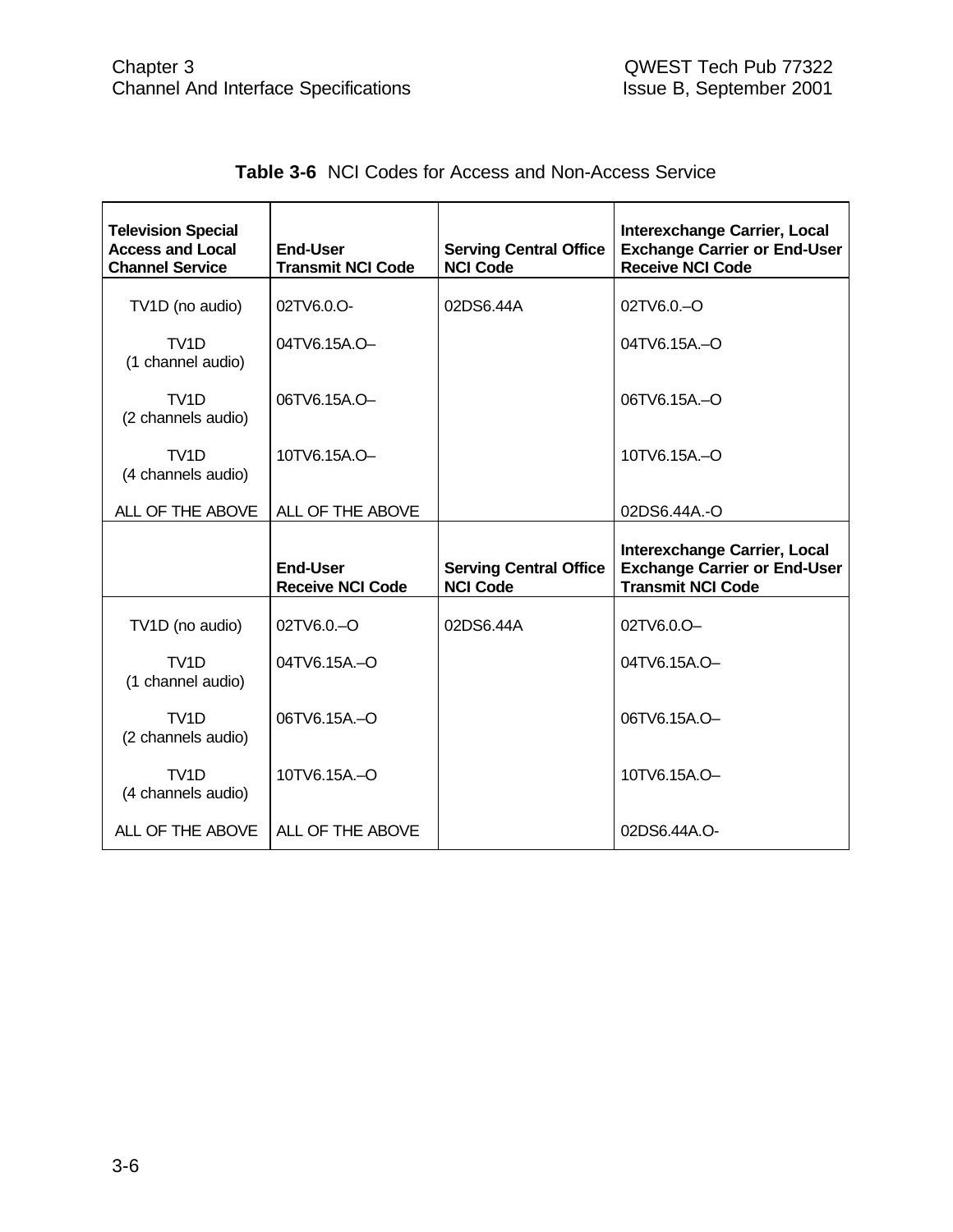### **3.5 Description of Signal**

Video Signal: The video signal is usually described in waveform terminology and measured in accordance with the Institute of Radio Engineers (IRE) Scale Units for a 1 volt peak-to-peak composite signal. These figures may be found in Figure 1 and Figure 2, respectively, of the document American National Standard Institute (ANSI) for telecommunications, ANSI T1.502-1988, System M-NTSC Television Signals - Network Interface Specifications and Performance Parameters.

Audio Signal: The audio signals are waveforms comprised of periodic and/or nonperiodic components confined to the frequency range from 50 Hz to 15 kHz, usually measured in decibels in which the reference power is one milliwatt (noted as dBm).

#### **3.6 Electrical Interface Specifications**

#### **3.6.1 Video**

The Network Interface at the customer's premises is a composite baseband analog video signal compatible with the 525-line/60-field System M-NTSC video standard. The standard value for the system impedance shall be 75 ohms, unbalanced-to-ground, with a return loss of at least 30 dB over the frequency range of 30 Hz to 4.2 MHz. The input signal value of the video signal shall be nominally 1 volt peak-to-peak difference between sync tip and reference white (140 IRE units). The output signal shall be a faithful reproduction of the input signal, subject to the parametric variations permitted by the performance specifications set forth in this publication. The technical description may be found in Section 4.1 of ANSI T1.502-1988, System M-NTSC Television Signals - Network Interface Specifications and Performance Parameters.

#### **3.6.2 Audio**

The standard impedance value for system interfaces shall be 600 ohms, balanced to ground with no DC voltage present and with a return loss of at least 30 dB over the frequency range of 50 Hz to 15 kHz. The peak operating level of the input signal to the transmission service channel across the standard impedance is equal to the peaks of a sine-wave whose average power is +18 dBm. The output signal shall be a faithful reproduction of the input signal subject to the parametric variations permitted by the performance specifications in this publication. The technical description may be found in Section 4.2 of ANSI T1.502-1988, System M-NTSC Television Signals - Network Interface Specifications and Performance Parameters.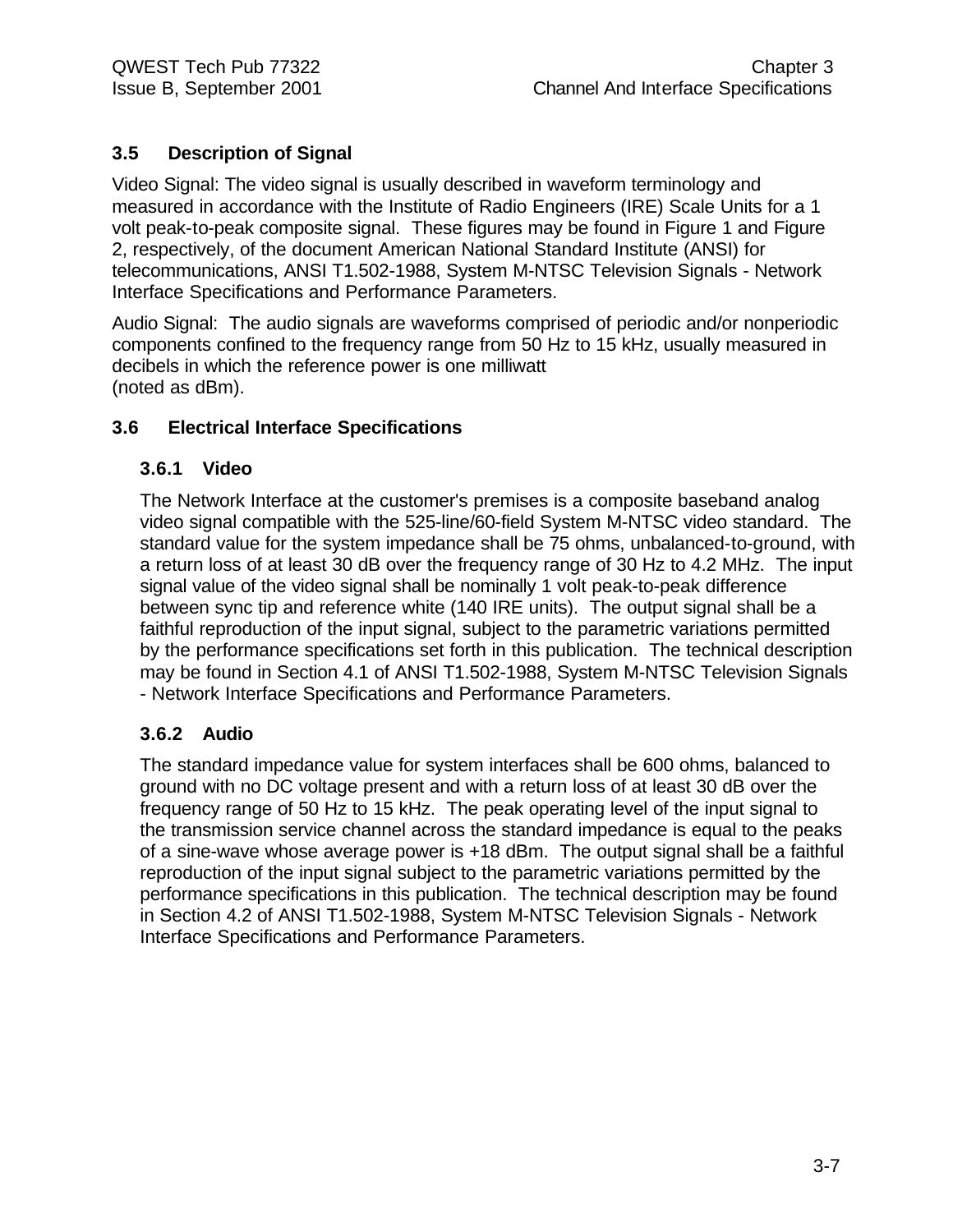#### **3.7 Physical Environment Specifications**

Connectors: The customer's equipment will be connected to the QWEST network via a QWEST jack panel located at the EU/IC/LEC premises.

- Video connection at the NI to an EU/IC/LEC shall be with a coaxial cable and a BNC (Bayonnet Quick Connect Coax) connector as shown in Figure 3-2.
- Audio connection at the NI to an EU/IC/LEC shall be with a two conductor shielded audio cable and 310-type plug as shown in Figure 3-3.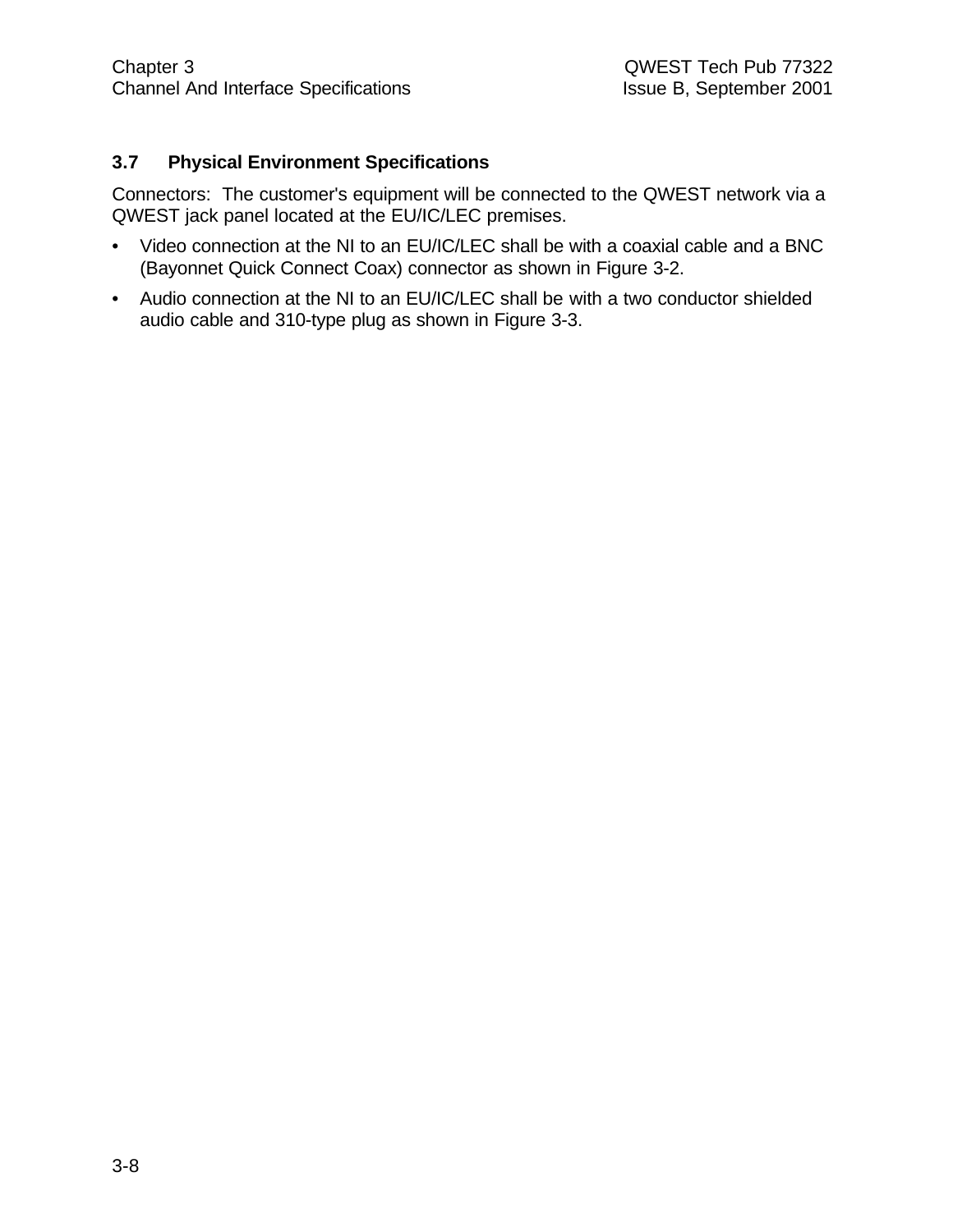#### QWEST NETWORK INTERFACE JACK PANEL



**Figure 3-3** Audio Network Interface Connection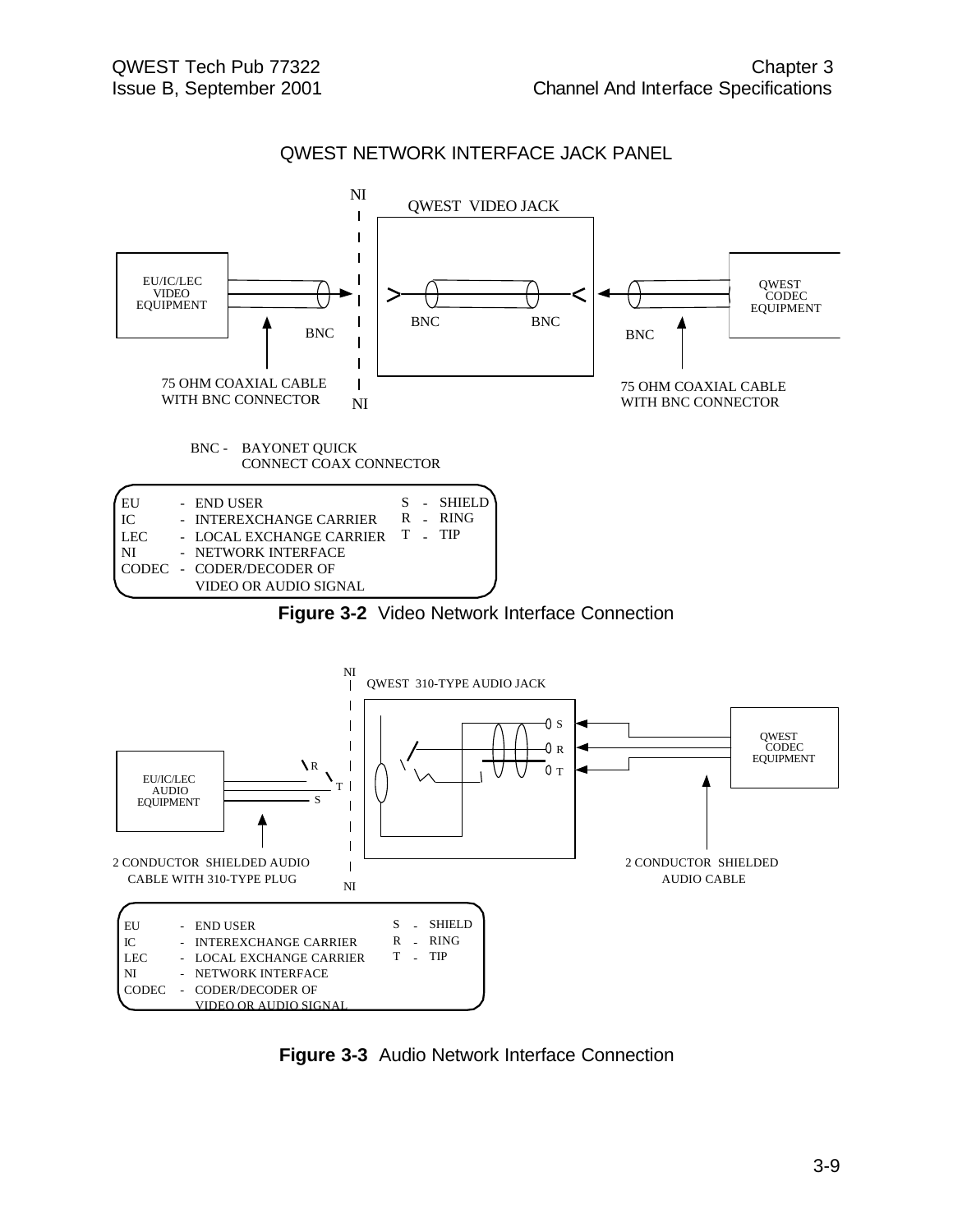• 45 Mbit/s connection at the NI to an EU/IC/LEC shall be with a coaxial cable and a TNC (Threaded Quick Connect Coax) connector as shown in Figure 3-5.

One 45 Mbit/s channel is provided to Carrier and End-User customers. The NI at a Carrier premises will be at a DSX-3 Cross-connect panel or equivalent with signal characteristics as described in ANSI T1.102-1987, and with the Frame structure as described in ANSI T1.107-1988. Specifically, QWEST supports the M23 Multiplex Format described in Paragraph 8.2 of ANSI T1.107-1988 and its supplement ANSI T1.107a-1990. The NI at an EU premises will be at a SJA44 connector with signal characteristics as described in ANSI T1.404-1989.

The physical electrical 45 Mbit/s NI configurations are shown in Figures 3-4 and 3-5 for Carrier premises and EU premises, respectively. Carriers have two options at their premises:

- Carrier customers may elect to terminate their cables on the QWEST DSX-3 Crossconnect panel in the space provided for QWEST transmission equipment (Figure 3-4, option A).
- They may elect to have QWEST terminate QWEST cable on the customer's DSX-3 Cross-connect panel located in the customer's workspace (Figure 3-4, option B).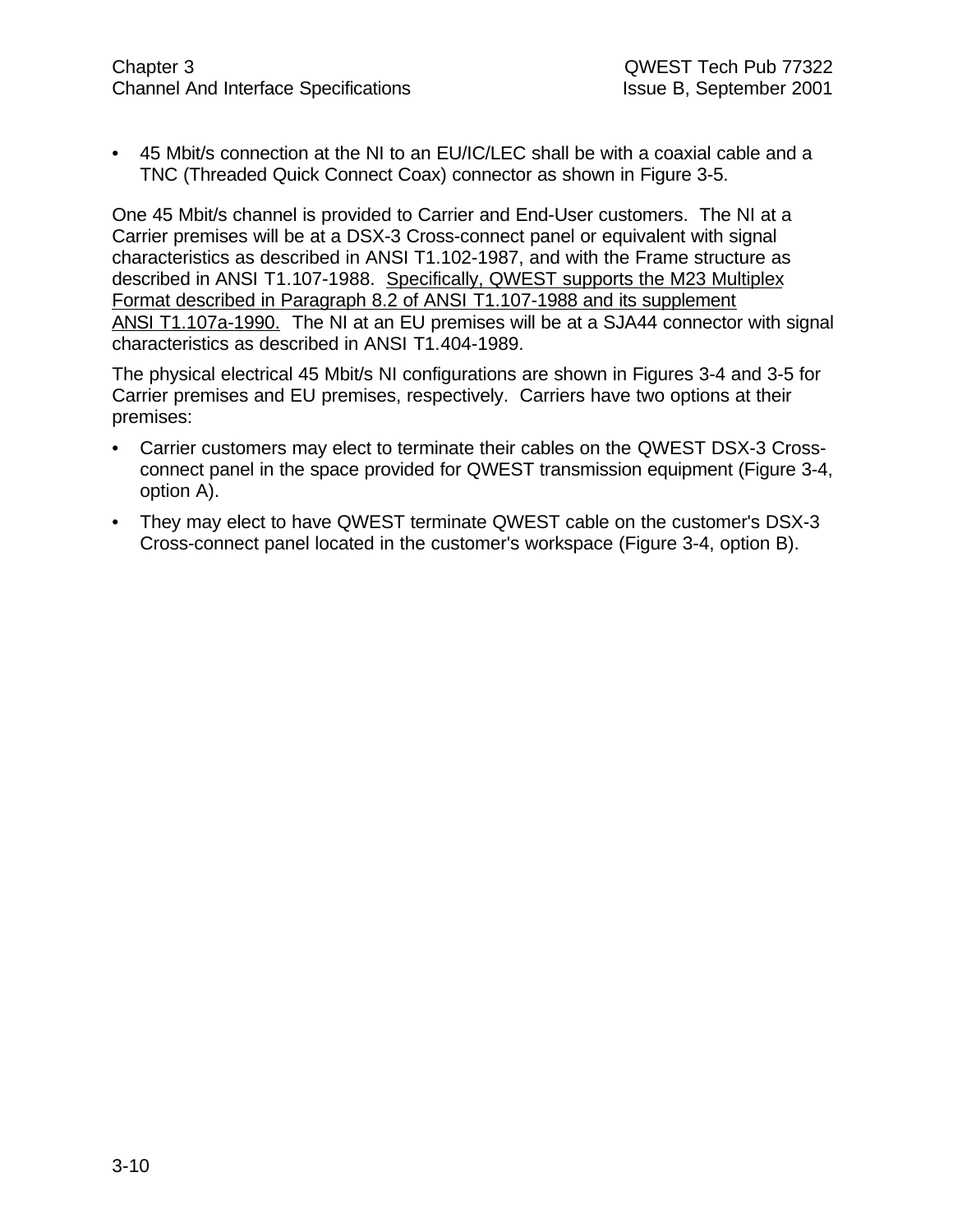

#### **Figure 3-4:** Carrier Premises - DSX-3 Cross-connect Panel Interface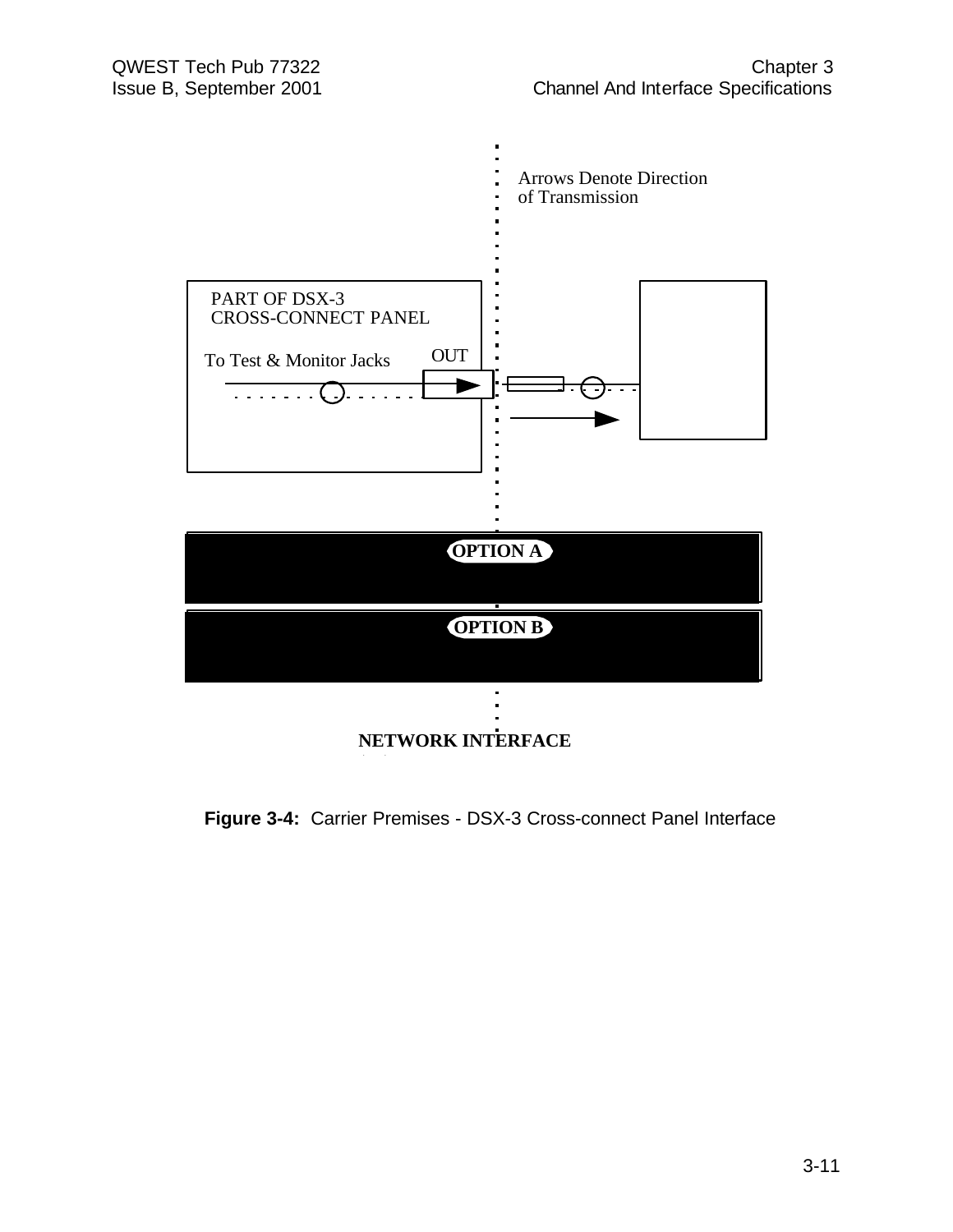

Legend:

- T Optional wideband transformers to mitigate ground currents.
- P TNC connector plug
- J TNC connector jack
- L Maximum cable length to NI 450 feet of 75? coaxial cable.
- Note 1: This diagram indicates signal continuity arrangements and maximum allowable cable lengths.
- Note 2: Equipment grounding should follow recommended Carrier / customer installation practices consistent with existing safety standards.
- Note 3: If the maximum distance between the DSX-3 Cross-connect panel and the customer equipment exceeds 450 feet a 45 Mbit/s Regenerator will be required.

#### **Figure 3-5:** EU Premises Electrical 45 Mbit/s - SJA44 Network Interface Connector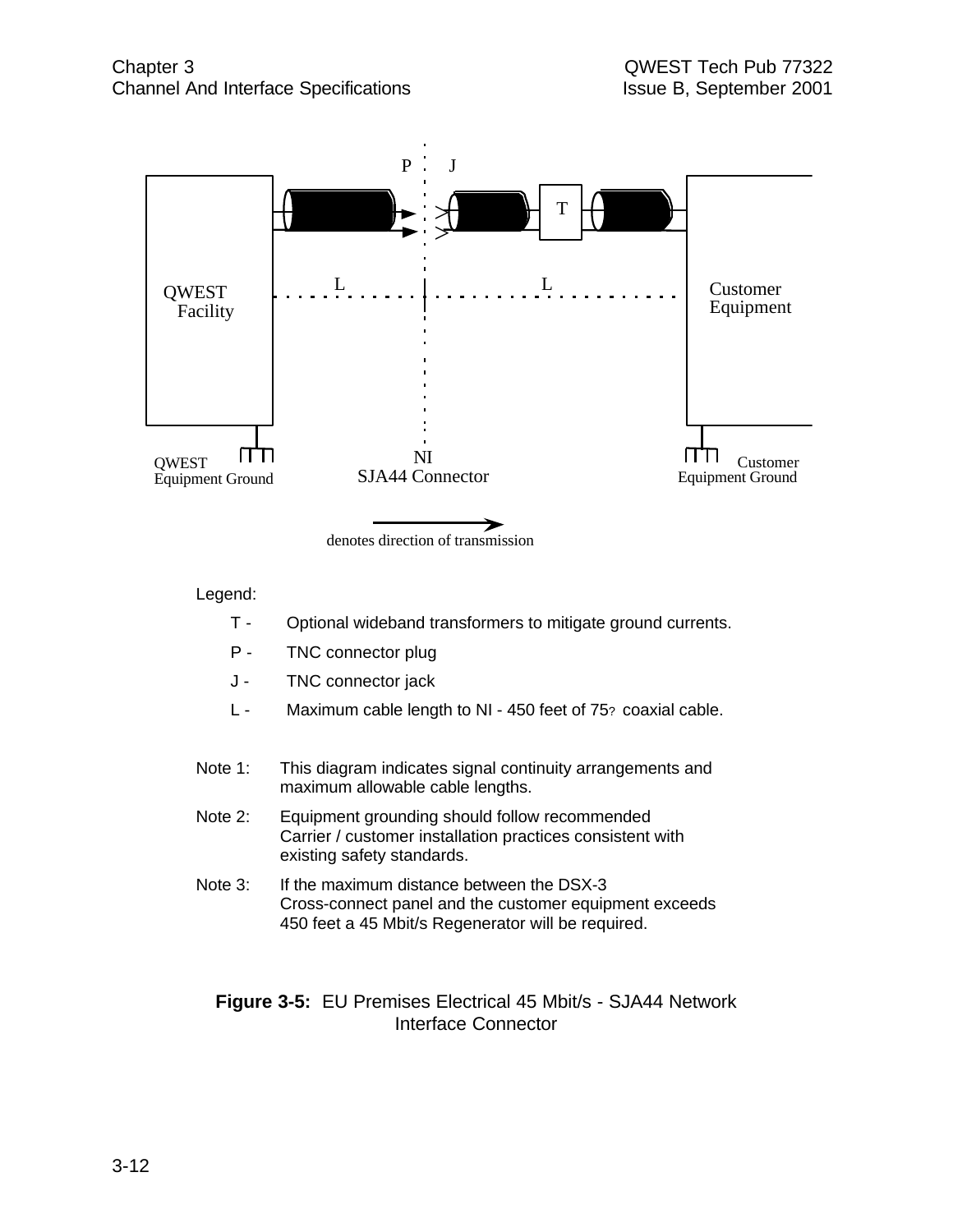- Environmental (typically at a customer premises location)
	- Ambient temperature, 40 to 100°F
	- Humidity, 20 to 55%
- Power: At the Network Interface, the End-User, Interexchange Carrier or Local Exchange Carrier shall provide local power nominally at:
	- 60 Hz 110 VAC (preferred) or
	- $48/24$  VDC

#### **3.8 Interface Illustrations**

This section illustrates each interface used to provide Television Special Access and Local Channel Services applicable for BDTVS. Included is a summary of the technical information applicable to each interface.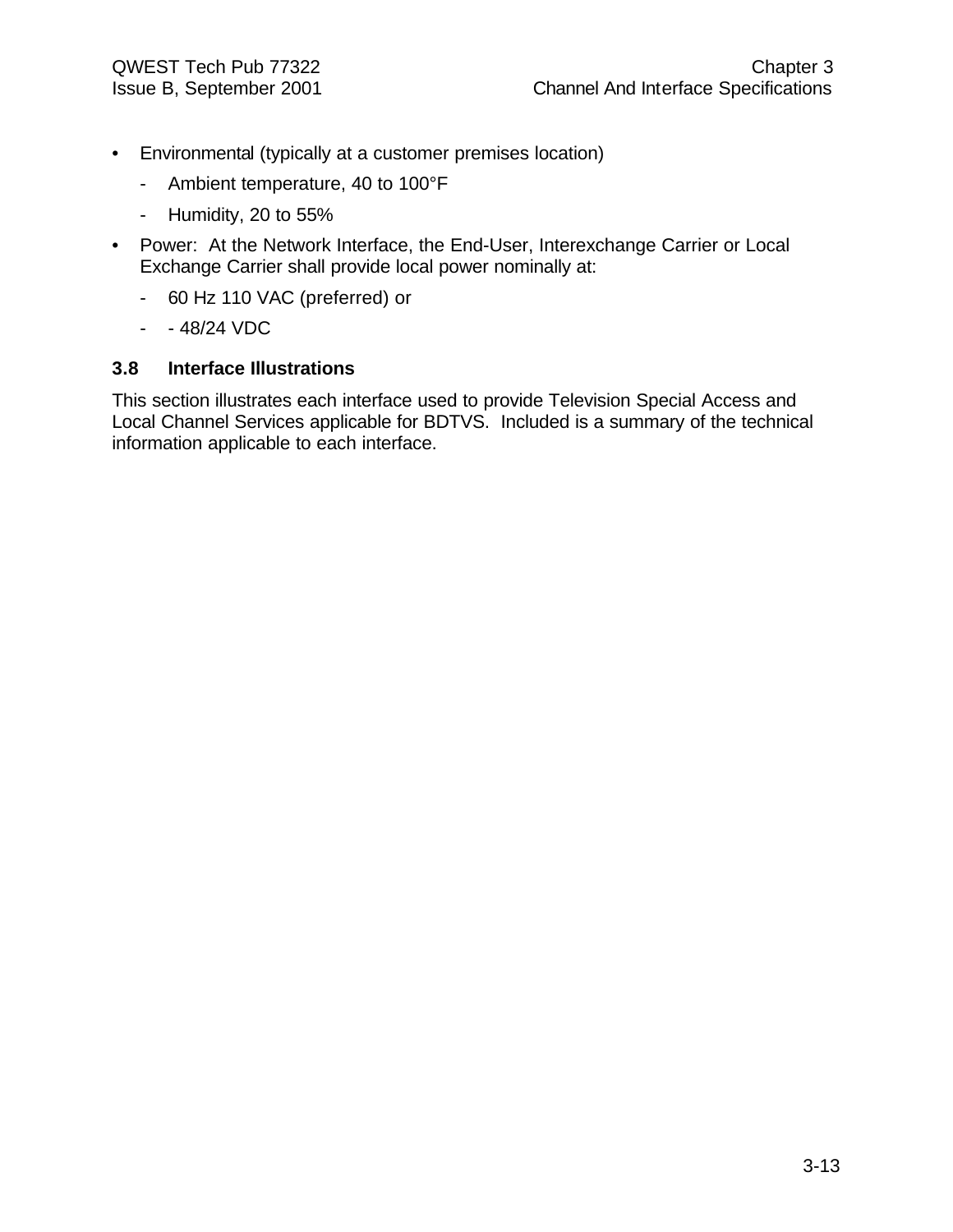#### **3.8.1 Interface Type 02TV6.0**

| Application:                                     | Provides one-way transmission of a standard |
|--------------------------------------------------|---------------------------------------------|
| 525-line/60-field System M-NTSC compatible video | signal                                      |

| Operating mode:             | Full-time video only                                 |
|-----------------------------|------------------------------------------------------|
| Physical description:       | Coaxial cable with BNC connector                     |
| Service:                    | TV1D                                                 |
| <b>Electrical Features</b>  |                                                      |
| Impedance:                  | 75 ohms unbalanced                                   |
| Overload point:             | 1.2 V peak-to-peak (Sync tip to reference white)     |
| Operating Levels (nominal): | 1 V peak-to-peak video (Sync tip to reference white) |
| Frequency range:            | 30 Hz to 4.2 MHz (Video signal only)                 |
| Illustration:               | NI                                                   |

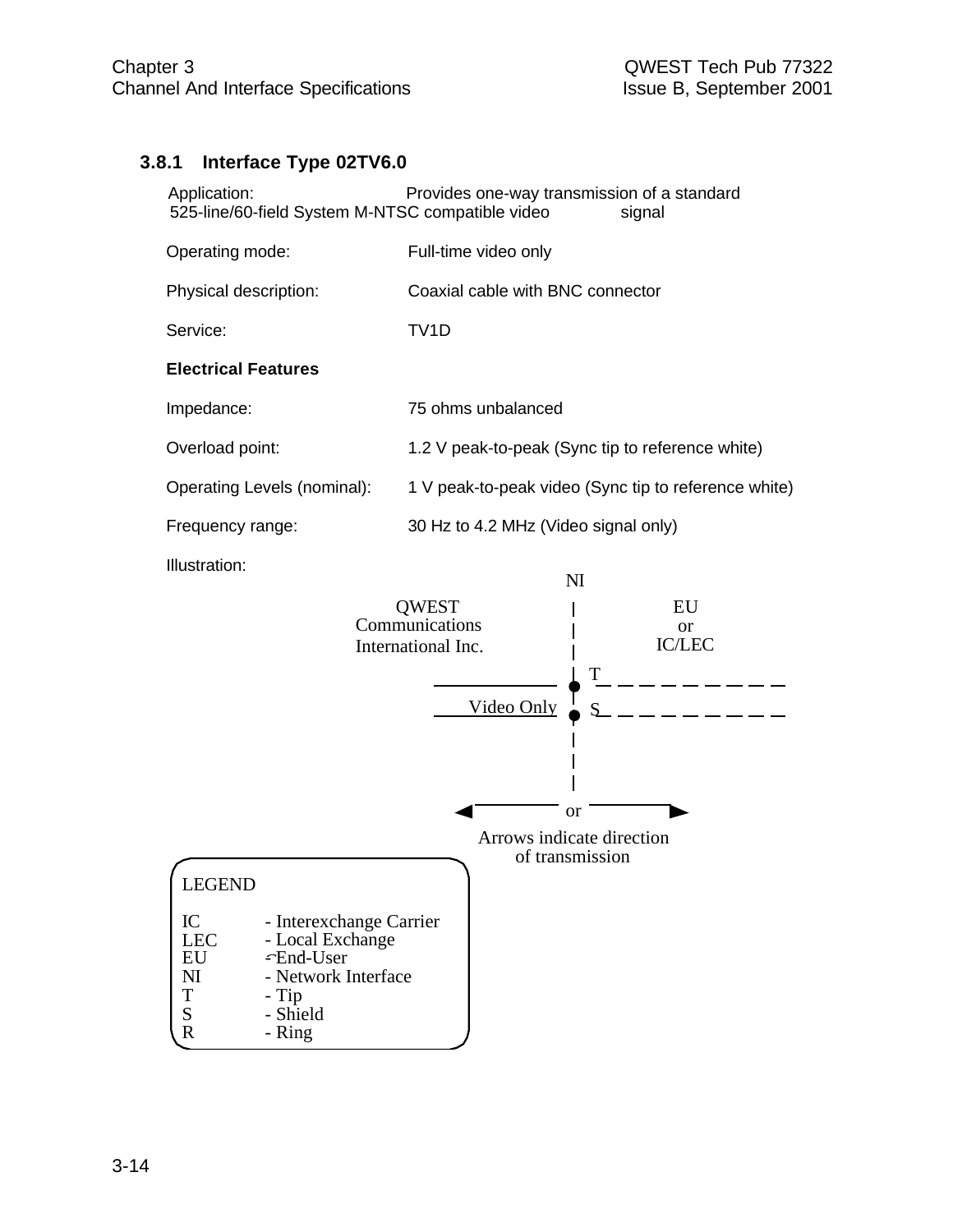LEGEND

EU - End-User<br>NI - Network I

- Ring

T - Tip S - Shield

#### **3.8.2 Interface Type 04TV6.15A**

| Application:                                 | Provides one-way transmission of a standard<br>525-line/60-field System M-NTSC compatible video<br>signal, and one associated 15-kHz audio signal |                              |  |
|----------------------------------------------|---------------------------------------------------------------------------------------------------------------------------------------------------|------------------------------|--|
| Operating mode:                              | Full-time video and associated audio signal                                                                                                       |                              |  |
| Physical description:                        | Coaxial cable with BNC connector for video and                                                                                                    |                              |  |
|                                              | two-conductor $(T, R)$ with 310-type plug for audio                                                                                               |                              |  |
| Service:                                     | TV <sub>1</sub> D                                                                                                                                 |                              |  |
| <b>Electrical Features</b>                   | Video                                                                                                                                             | <b>Audio</b>                 |  |
| Impedance:                                   | 75 ohms unbalanced                                                                                                                                | 600 ohms balanced            |  |
| Overload point:                              | 1.2 V peak-to-peak                                                                                                                                | +18 dBm at 404 Hz at a       |  |
|                                              | (Sync tip to reference white)                                                                                                                     | maximum of 4 sec.            |  |
| Operating Levels (nominal): 1 V peak-to-peak |                                                                                                                                                   | 0 dBm (max) program level    |  |
|                                              | (Sync tip to reference white)                                                                                                                     |                              |  |
| Max. Steady-State Levels:                    | N/A                                                                                                                                               | $+8$ dBm, 50 Hz = f = 404 Hz |  |
| (Averaged over one second)                   |                                                                                                                                                   | 0 dBm, 404 Hz < $f = 15$ kHz |  |
| Frequency range:                             | 30 Hz to 4.2 MHz                                                                                                                                  | 50 Hz to 15 kHz              |  |
| Illustration:                                |                                                                                                                                                   |                              |  |

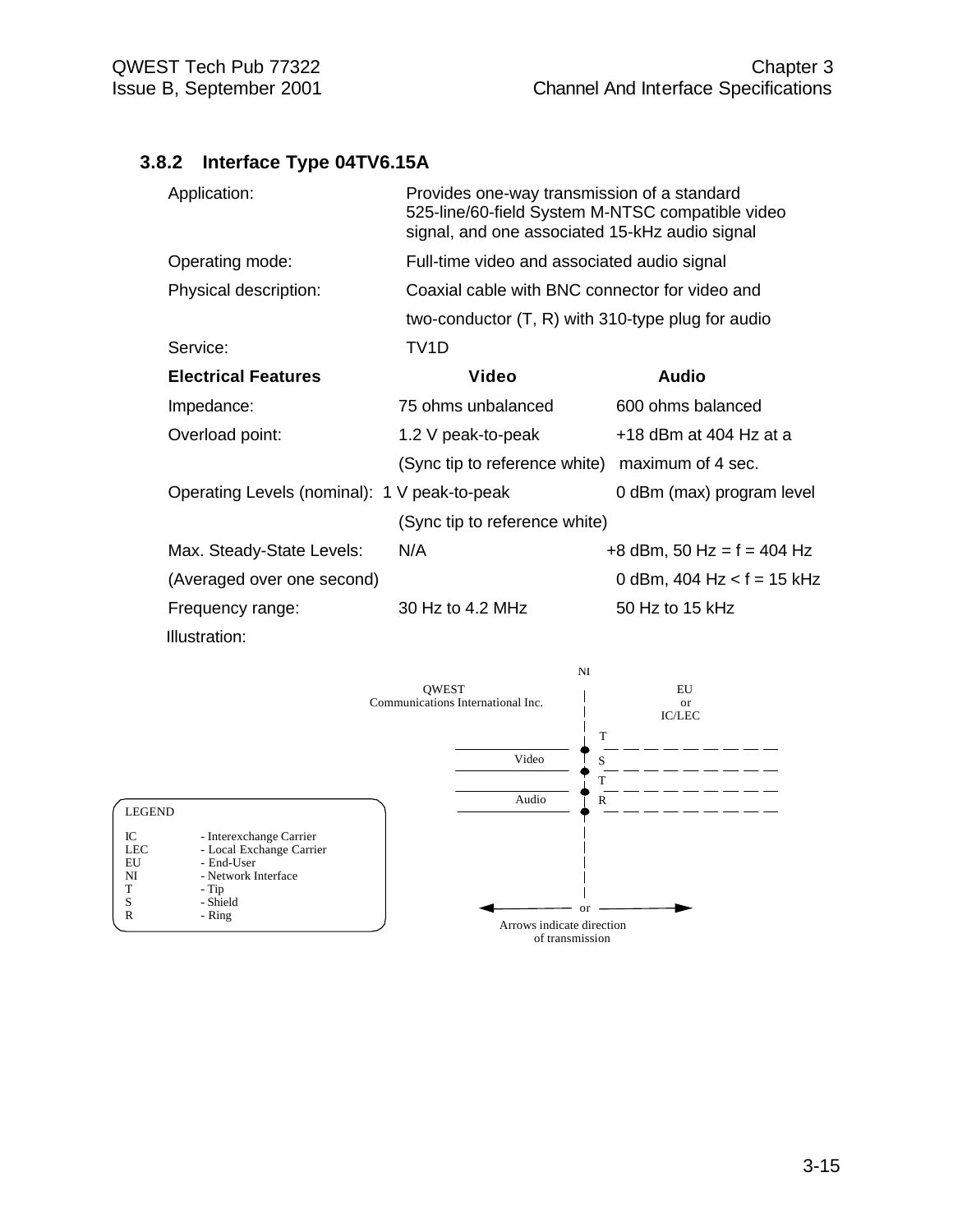# **3.8.3 Interface Type 06TV6.15A**

|                                        | Application:                                                                                                  | Provides one-way transmission of a standard<br>525-line/60-field System M-NTSC compatible video<br>signal, and two associated 15-kHz audio signals |                                                              |
|----------------------------------------|---------------------------------------------------------------------------------------------------------------|----------------------------------------------------------------------------------------------------------------------------------------------------|--------------------------------------------------------------|
|                                        | Operating mode:                                                                                               | Full-time video and associated audio signals                                                                                                       |                                                              |
|                                        | Physical description:                                                                                         | Coaxial cable with BNC connector for video and two-<br>conductor (T, R) with 310-type plug for audio                                               |                                                              |
|                                        | Service:                                                                                                      | TV <sub>1</sub> D                                                                                                                                  |                                                              |
|                                        | <b>Electrical Features</b>                                                                                    | <b>Video</b>                                                                                                                                       | <b>Audio</b>                                                 |
|                                        | Impedance:                                                                                                    | 75 ohms unbalanced                                                                                                                                 | 600 ohms balanced                                            |
|                                        | Overload point:                                                                                               | 1.2 V peak-to-peak<br>(Sync tip to reference white)                                                                                                | $+18$ dBm at 404 Hz at a<br>maximum of 4 sec.                |
|                                        | Operating Levels (nominal): 1 V peak-to-peak                                                                  | (Sync tip to reference white)                                                                                                                      | 0 dBm (max) program level                                    |
|                                        | Max. Steady-State Levels:<br>(Averaged over one second)                                                       | N/A                                                                                                                                                | +8 dBm, 50 Hz = $f = 404$ Hz<br>0 dBm, 404 Hz < $f = 15$ kHz |
|                                        | Frequency range:                                                                                              | 30 Hz to 4.2 MHz                                                                                                                                   | 50 Hz to 15 kHz                                              |
|                                        | Illustration:                                                                                                 | NI<br><b>OWEST</b>                                                                                                                                 | EU                                                           |
|                                        |                                                                                                               | Communications<br>International Inc.                                                                                                               | <b>or</b><br><b>IC/LEC</b>                                   |
|                                        |                                                                                                               | Video—                                                                                                                                             | $S-$                                                         |
|                                        |                                                                                                               |                                                                                                                                                    | --------                                                     |
| <b>LEGEND</b>                          |                                                                                                               | Audio - 1                                                                                                                                          | -------<br>Έ                                                 |
| IC<br><b>LEC</b><br>EU<br>NI<br>T<br>S | - Interexchange Carrier<br>- Local Exchange Carrier<br>- End-User<br>- Network Interface<br>- Tip<br>- Shield | Audio 2                                                                                                                                            | $R_{-}$                                                      |

or Arrows indicate direction of transmission

- Ring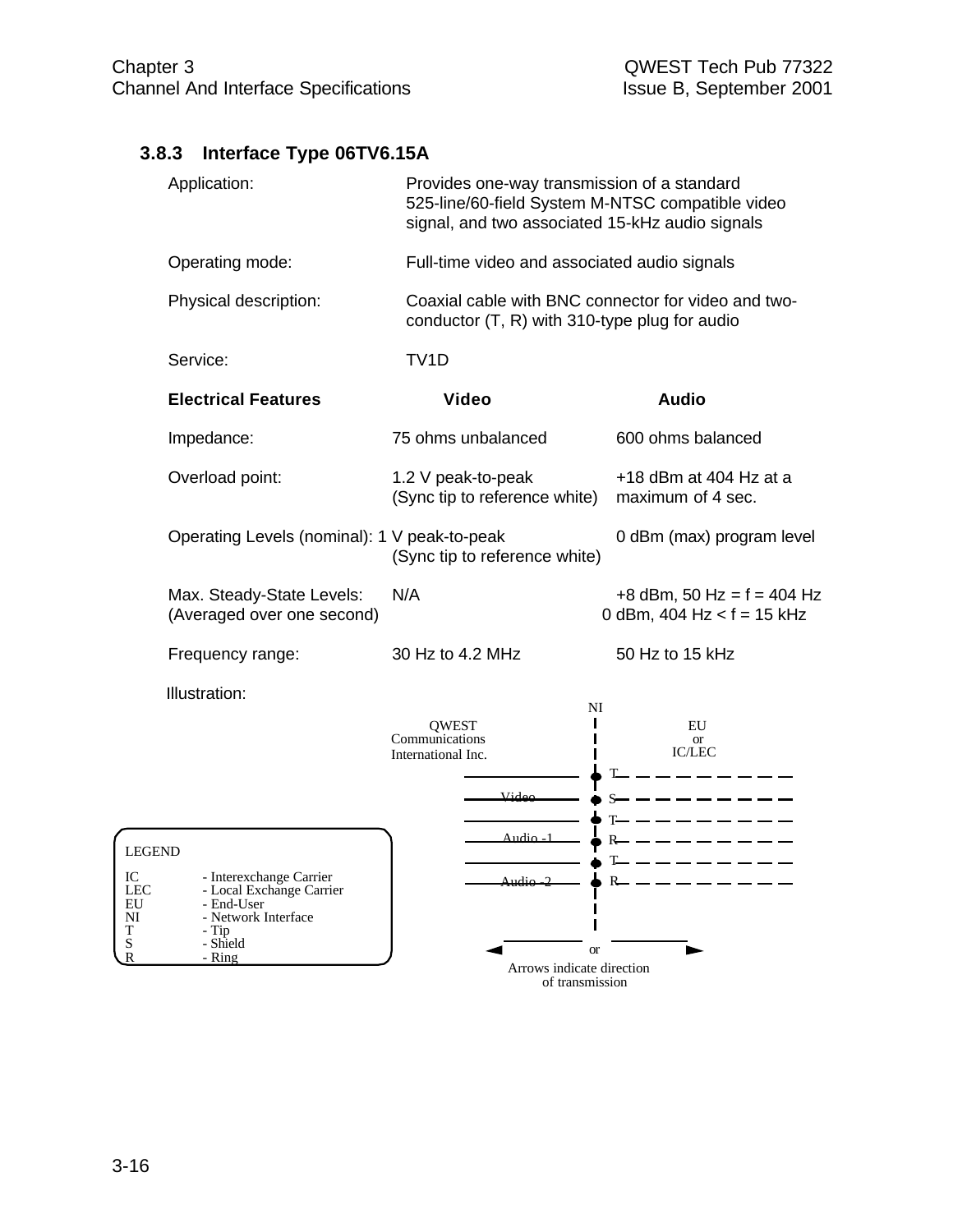# **3.8.4 Interface Type 10TV6.15A**

| Application:                                            | Provides one-way transmission of a standard<br>525-line/60-field System M-NTSC compatible video<br>signal, and four associated 15-kHz audio signals |                                                                                                       |  |  |
|---------------------------------------------------------|-----------------------------------------------------------------------------------------------------------------------------------------------------|-------------------------------------------------------------------------------------------------------|--|--|
| Operating mode:                                         |                                                                                                                                                     | Full-time video and associated audio signals                                                          |  |  |
| Physical description:                                   |                                                                                                                                                     | Coaxial cable with BNC connector for video and<br>two-conductor $(T, R)$ with 310-type plug for audio |  |  |
| Service:                                                | TV <sub>1</sub> D                                                                                                                                   |                                                                                                       |  |  |
| <b>Electrical Features</b>                              | <b>Video</b>                                                                                                                                        | <b>Audio</b>                                                                                          |  |  |
| Impedance:                                              | 75 ohms unbalanced                                                                                                                                  | 600 ohms balanced                                                                                     |  |  |
| Overload point:                                         | 1.2 V peak-to-peak<br>(Sync tip to reference white) maximum of 4 sec.                                                                               | $+18$ dBm at 404 Hz at a                                                                              |  |  |
| Operating Levels (nominal): 1 V peak-to-peak            | (Sync tip to reference white)                                                                                                                       | 0 dBm (max) program level                                                                             |  |  |
| Max. Steady-State Levels:<br>(Averaged over one second) | N/A                                                                                                                                                 | $+8$ dBm, 50 Hz = f = 404 Hz<br>0 dBm, 404 Hz < $f = 15$ kHz                                          |  |  |
| Frequency range:<br>Illustration:                       | 30 Hz to 4.2 MHz                                                                                                                                    | 50 Hz to 15 kHz                                                                                       |  |  |

|                  |                                        |                                                      |                           | N <sub>l</sub>                   |
|------------------|----------------------------------------|------------------------------------------------------|---------------------------|----------------------------------|
|                  |                                        | <b>QWEST</b><br>Communications<br>International Inc. |                           | EU<br><b>or</b><br><b>IC/LEC</b> |
|                  |                                        |                                                      |                           | T                                |
|                  |                                        |                                                      | Video                     | S                                |
|                  |                                        |                                                      |                           | T                                |
|                  |                                        |                                                      | Audio -1                  | R                                |
| <b>LEGEND</b>    |                                        |                                                      |                           | T                                |
| IC               | - Interexchange Carrier                |                                                      | Audio -2                  | R                                |
| <b>LEC</b><br>EU | - Local Exchange Carrier<br>- End-User |                                                      |                           | T                                |
| NI               | - Network Interface                    |                                                      | Audio -3                  | R                                |
| $\mathbf T$<br>S | - Tip<br>- Shield                      |                                                      |                           | $\overline{T}$                   |
| $\mathbb{R}$     | - Ring                                 |                                                      | Audio -4                  | $\mathbb{R}$                     |
|                  |                                        |                                                      |                           | <b>or</b>                        |
|                  |                                        |                                                      | Arrows indicate direction | of transmission                  |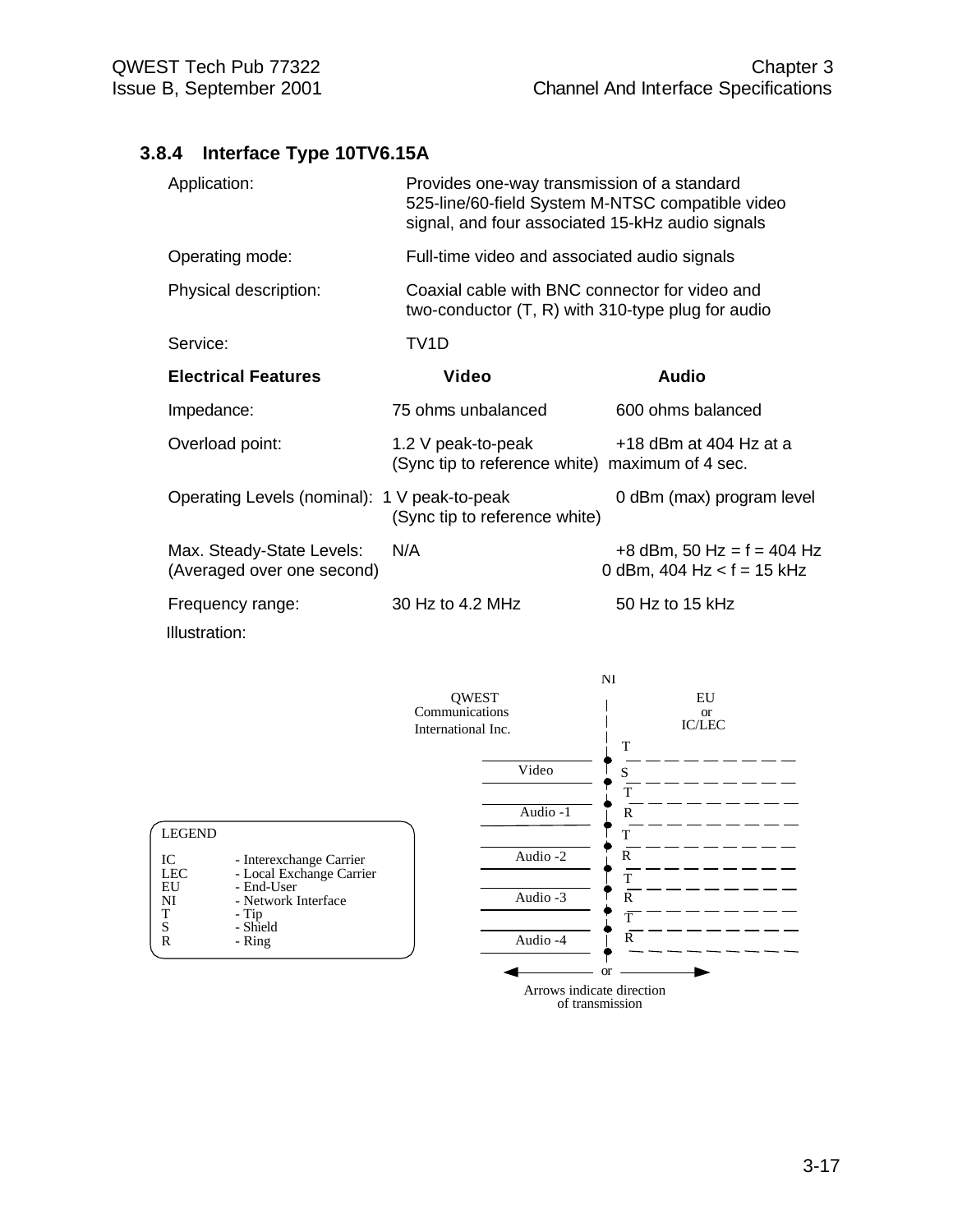# **3.8.5 Interface Type 02DS6.44A**

| Application:                                                                                                                                      | Provides a 45 Mbit/s digital hand-off for a one-way<br>transmission of a standard 525-line/60-field System<br>M-NTSC compatible video signal, and associated 15-<br>kHz audio signals. 0, 1, 2 or 4 audio channels may be<br>provided. |  |  |
|---------------------------------------------------------------------------------------------------------------------------------------------------|----------------------------------------------------------------------------------------------------------------------------------------------------------------------------------------------------------------------------------------|--|--|
| Operating mode:                                                                                                                                   | Full-time video and associated audio signals                                                                                                                                                                                           |  |  |
| Operating power level:<br>(centered at 22.368 MHz)                                                                                                | -1.8 to +5.7 dBm for an all-ones transmitted pattern in<br>a band no wider than 3 kHz.                                                                                                                                                 |  |  |
| Operating power level:<br>(centered at 44.736 MHz)                                                                                                | At least 20 dB below that at 22.368 MHz in a band no<br>wider than 3 kHz.                                                                                                                                                              |  |  |
| Physical description:                                                                                                                             | Coaxial cable with TNC connector                                                                                                                                                                                                       |  |  |
| Service:                                                                                                                                          | TV <sub>1</sub> D                                                                                                                                                                                                                      |  |  |
| Impedance:                                                                                                                                        | 75 ohms unbalanced                                                                                                                                                                                                                     |  |  |
| <b>Illustration:</b>                                                                                                                              | NI<br>EU or<br><b>QWEST</b><br><b>IC/LEC</b><br>Communications<br>International Inc.<br>С<br>Video<br>O<br>D<br>Ε<br>Audio<br>C<br>45 Mbit/s<br>digital signal<br>or<br>Arrows indicate direction                                      |  |  |
| <b>LEGEND</b><br>IC - Interexchange Carrier<br>LEC - Local Exchange Carrier<br>EU - End-User<br>NI - Network Interface<br>$T - Tip$<br>S - Shield | of transmission                                                                                                                                                                                                                        |  |  |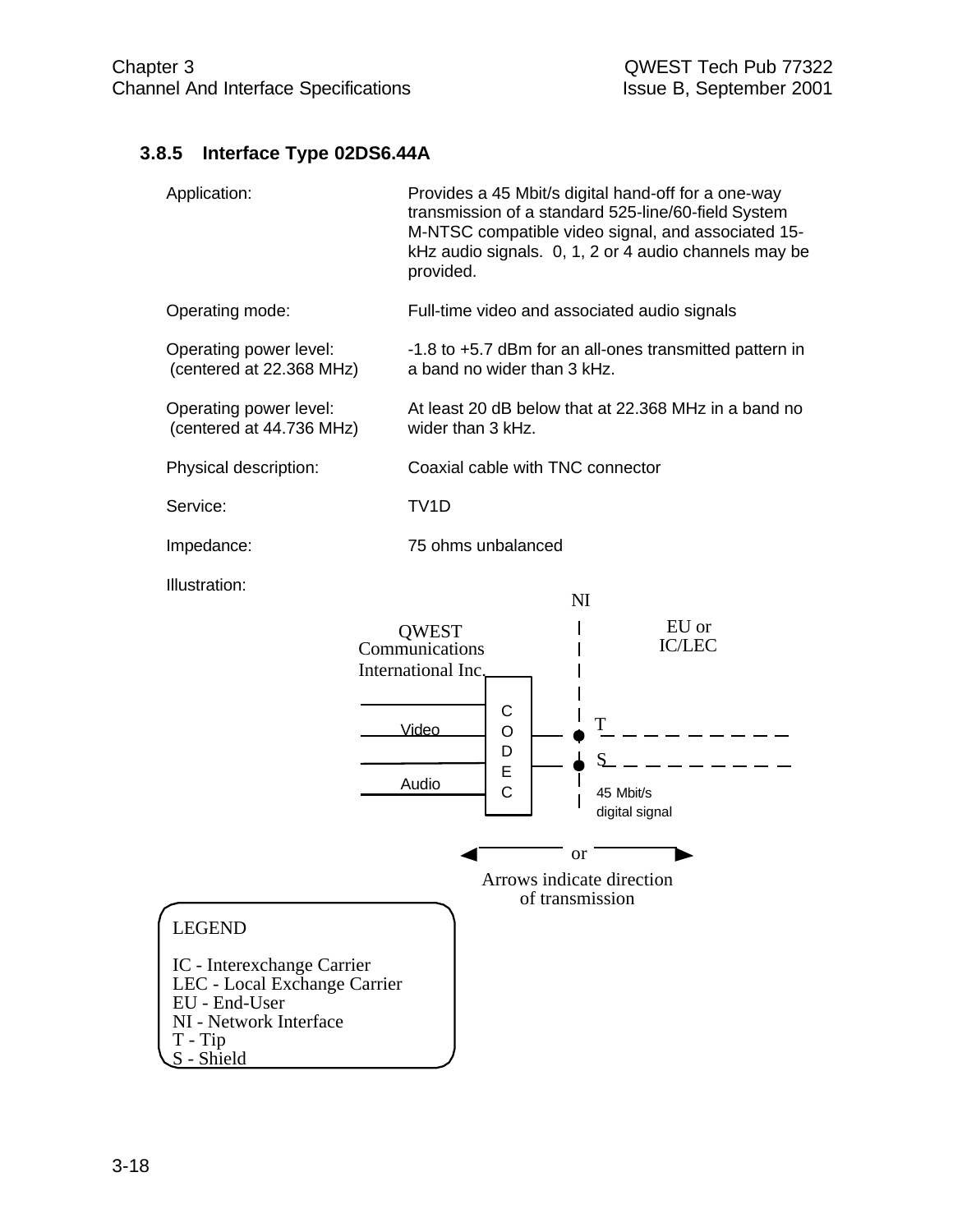|              | <b>Chapter and Section</b>                                       | Page |
|--------------|------------------------------------------------------------------|------|
| 4.           |                                                                  |      |
| <b>Table</b> |                                                                  |      |
| $4 - 1$      | Video Signal Transmission Service Channel End-To-End Performance |      |
| $4 - 2$      | Audio Signal Transmission Service Channel End-To-End Performance |      |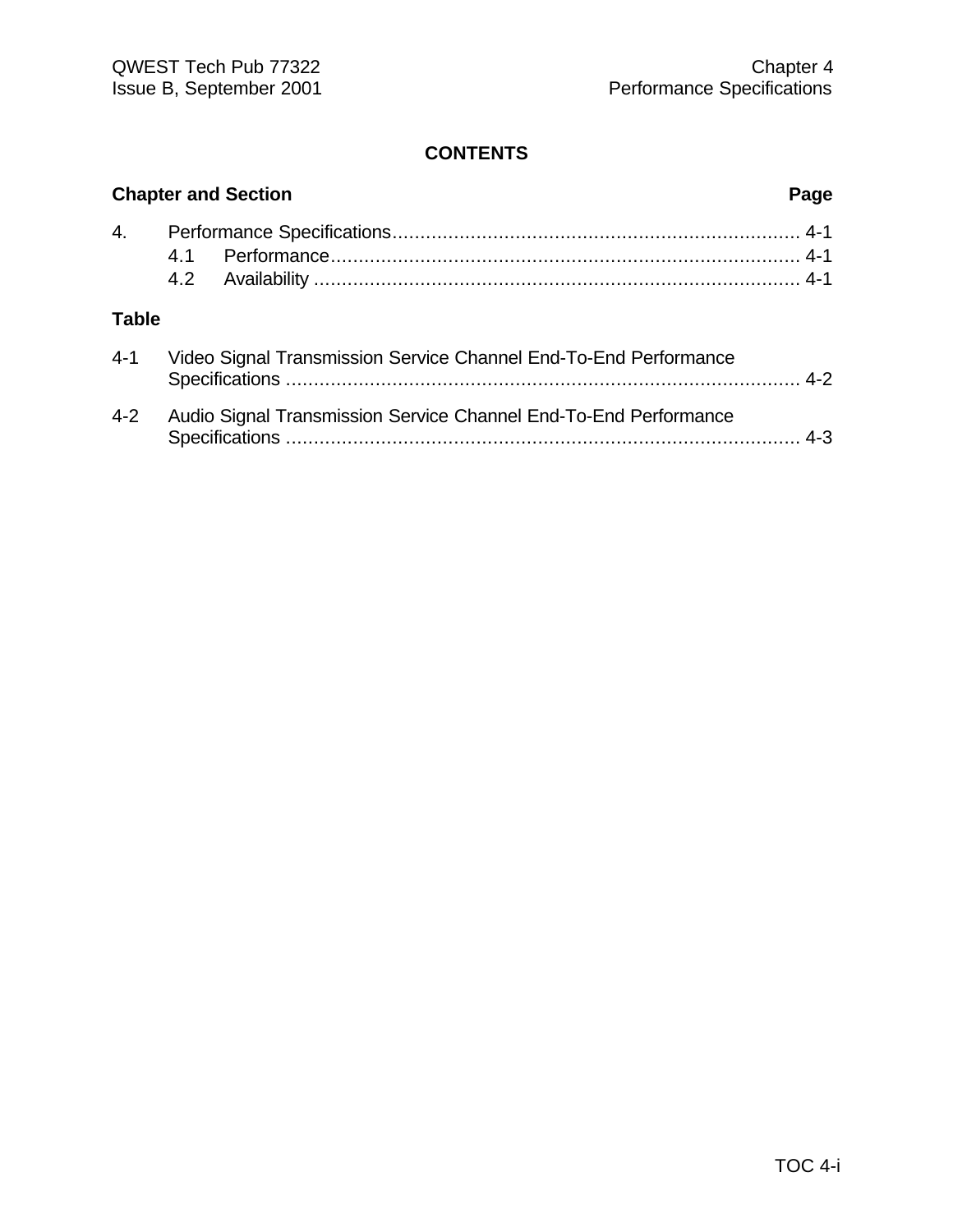#### **4. Performance Specifications**

#### **4.1 Performance**

QWEST will design a network solution using appropriate technology to meet the customer's performance needs of Broadcast Digital Transport Video Service, TV1D, for a System M-NTSC video signal and optional 15-kHz audio signal(s) as prescribed in this publication for end-to-end Access and Non-Access Service.

- For video signal performance, refer to Table 4-1, Video Signal Transmission Service Channel End-to-End Performance specifications.
- For audio signal performance, refer to Table 4-2, Audio Signal Transmission Service Channel End-to-End Performance specifications.
- For 45 Mbit/s performance, refer to Chapter 5 of PUB 77324, Issue C, April 1993.

#### **4.2 Availability**

The availability of a video and audio transmission service channel is the portion of time that the transmission service channel is capable of performing its function. Availability is deemed interrupted for any of the following reasons:

- Continuity of the transmission service channel is interrupted.
- Picture or audio quality is deemed unusable due to transmission service channel impairment.

The availability depends on the reliability of the transport facility and the network equipment. The reliability of a video system may be affected by the equipment used and architecture of the system as well as the maintenance/restoral procedures employed for the system. The objective for QWEST will be based on the design and installation for the particular application.

For availability objectives of the 45 Mbit/s digital signal, refer to Chapter 5 of PUB 77324, Issue D, September 2001.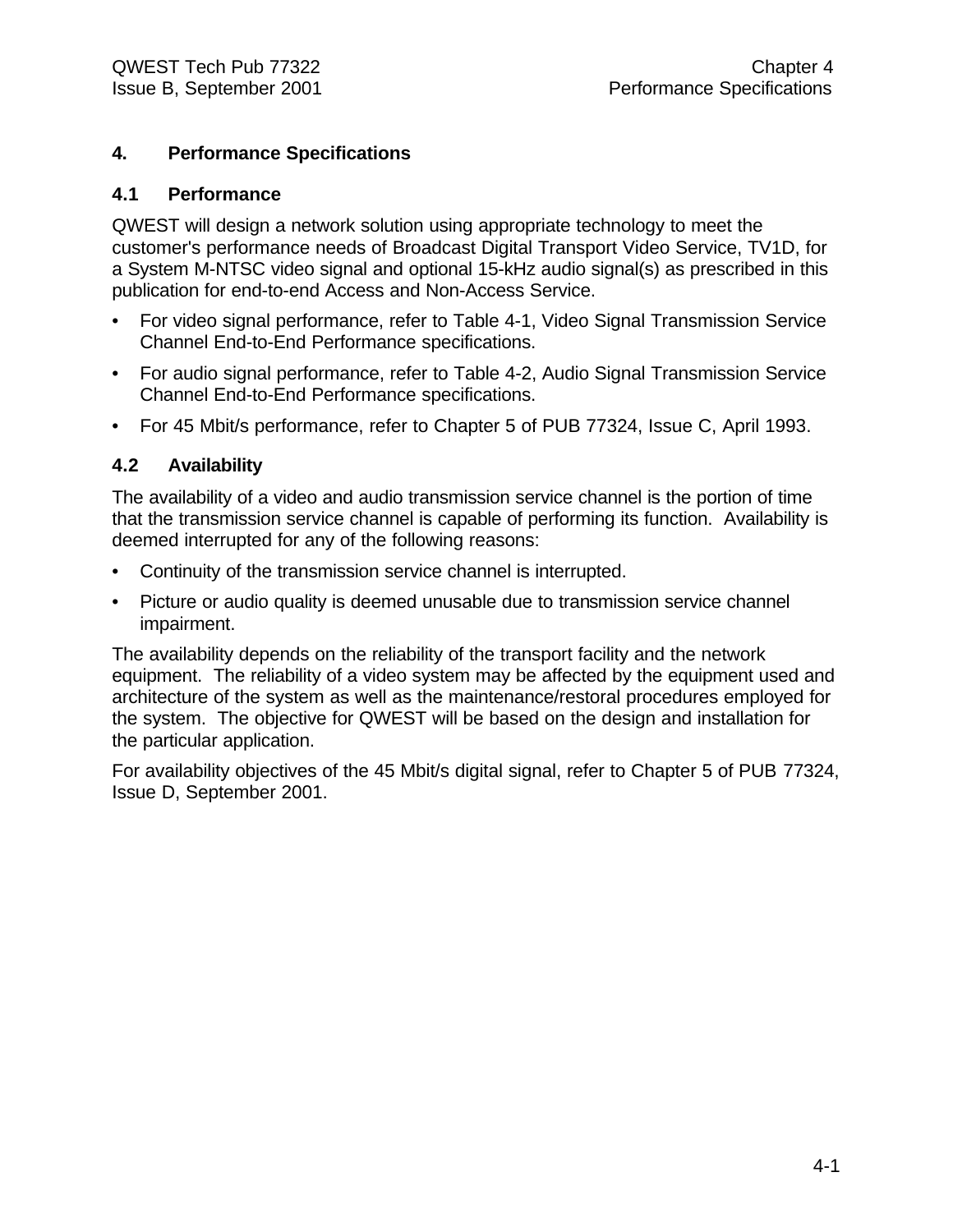| <b>PARAMETER</b>                                                                                                                                                                              | <b>STANDARD</b>                                                                                                                                                              |
|-----------------------------------------------------------------------------------------------------------------------------------------------------------------------------------------------|------------------------------------------------------------------------------------------------------------------------------------------------------------------------------|
| Amplitude response versus frequency<br>(50-IRE-unit sine wave)<br><b>MHz</b><br>0.5<br><b>MHz</b><br>1.0<br>2.0<br><b>MHz</b><br>3.0<br><b>MHz</b><br>3.58<br><b>MHz</b><br>4.2<br><b>MHz</b> | $+0.7$ to $-0.7$ IRE units<br>$+0.9$ to $-0.9$ IRE units<br>$+1.0$ to $-1.0$ IRE units<br>$+1.2$ to $-1.1$ IRE units<br>$+0.6$ to $-0.6$ IRE units<br>+1.2 to -1.1 IRE units |
| Chrominance-to-luminance gain inequality                                                                                                                                                      | +2 to -2 IRE units                                                                                                                                                           |
| Chrominance-to-luminance delay inequality                                                                                                                                                     | $+20$ ns to $-20$ ns                                                                                                                                                         |
| Insertion gain                                                                                                                                                                                | $+5.9$ to $-5.9$ IRE units                                                                                                                                                   |
| Luminance nonlinearity                                                                                                                                                                        | 2 IRE units                                                                                                                                                                  |
| Differential gain                                                                                                                                                                             | 2 IRE units or 2%                                                                                                                                                            |
| Differential phase                                                                                                                                                                            | $1.3^\circ$                                                                                                                                                                  |
| Chrominance-to-luminance intermodulation                                                                                                                                                      | 1.5 IRE units                                                                                                                                                                |
| Chrominance nonlinear gain<br>20-IRE-unit chroma signal<br>80-IRE-unit chroma signal                                                                                                          | $±$ 1 IRE units<br>$±$ 1 IRE units                                                                                                                                           |
| Chrominance nonlinear phase                                                                                                                                                                   | $1^{\circ}$                                                                                                                                                                  |
| Dynamic gain of picture signal                                                                                                                                                                | 2 IRE units                                                                                                                                                                  |
| Dynamic gain of the synchronizing signal                                                                                                                                                      | 1.2 IRE units                                                                                                                                                                |
| Signal-to-weighted-random-noise ratio<br>(10 kHz-4.2 MHz)                                                                                                                                     | 60 dB                                                                                                                                                                        |

### **Table 4-1** Video Signal Transmission Service Channel End-To-End Performance Specifications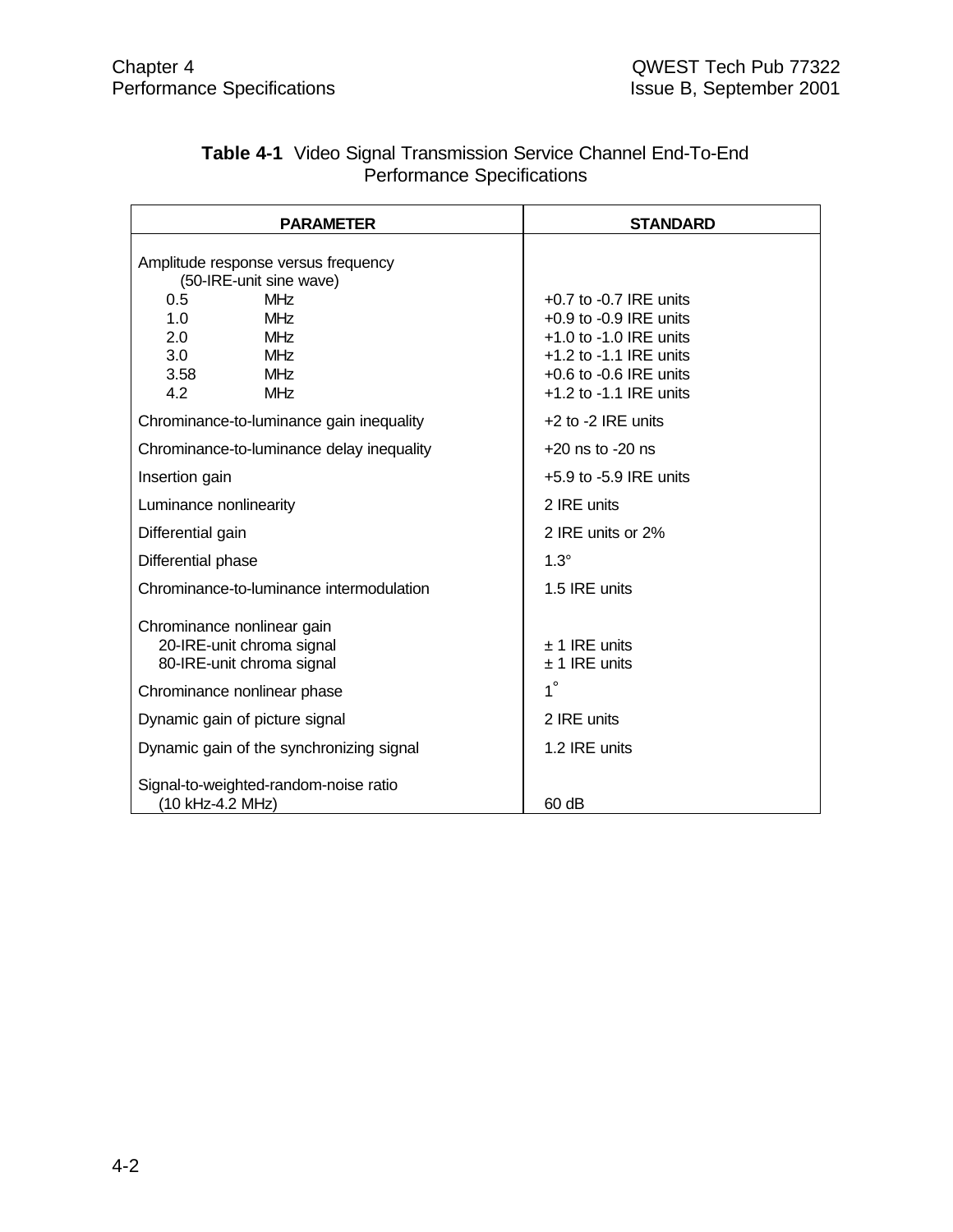|                                   | <b>Table 4-2</b> Audio Signal Transmission Service Channel End-To-End |
|-----------------------------------|-----------------------------------------------------------------------|
| <b>Performance Specifications</b> |                                                                       |

| <b>PARAMETER</b>                                              | <b>STANDARD</b>                                                                       |  |
|---------------------------------------------------------------|---------------------------------------------------------------------------------------|--|
|                                                               |                                                                                       |  |
| Amplitude response versus frequency<br><b>Frequency Range</b> | <b>Response Limits</b>                                                                |  |
| 100 Hz<br>50 to                                               | $+0.5$ dB to $-2.0$ dB                                                                |  |
| 7500 Hz<br>101<br>to                                          | $+0.5$ dB to $-0.5$ dB                                                                |  |
| 7501 to 15000 Hz                                              | $+0.5$ dB to $-3.0$ dB                                                                |  |
| Total harmonic distortion plus noise                          |                                                                                       |  |
| (4 sec/404 Hz/+18 dBm)                                        | 1.0%                                                                                  |  |
| Signal-to-noise ratio                                         | 65 dB                                                                                 |  |
| Insertion gain @ 400 Hz (nominal)                             | $0$ dB $\pm$ 0.5 dB                                                                   |  |
| Gain difference between channels                              |                                                                                       |  |
| 50 to 15000 Hz                                                | $=1.0$ dB                                                                             |  |
| Phase difference between channels                             |                                                                                       |  |
| 50 to 100 Hz                                                  | $=10^{\circ}$                                                                         |  |
| 101 to 7500 Hz                                                | $=3^\circ$                                                                            |  |
| 7501 to 15000 Hz                                              | $=10^{\circ}$                                                                         |  |
| Crosstalk plus noise                                          |                                                                                       |  |
| <b>15000 Hz</b><br>50 to                                      | Crosstalk shall not degrade<br>the measured signal/noise<br>ratio by more than 0.5 dB |  |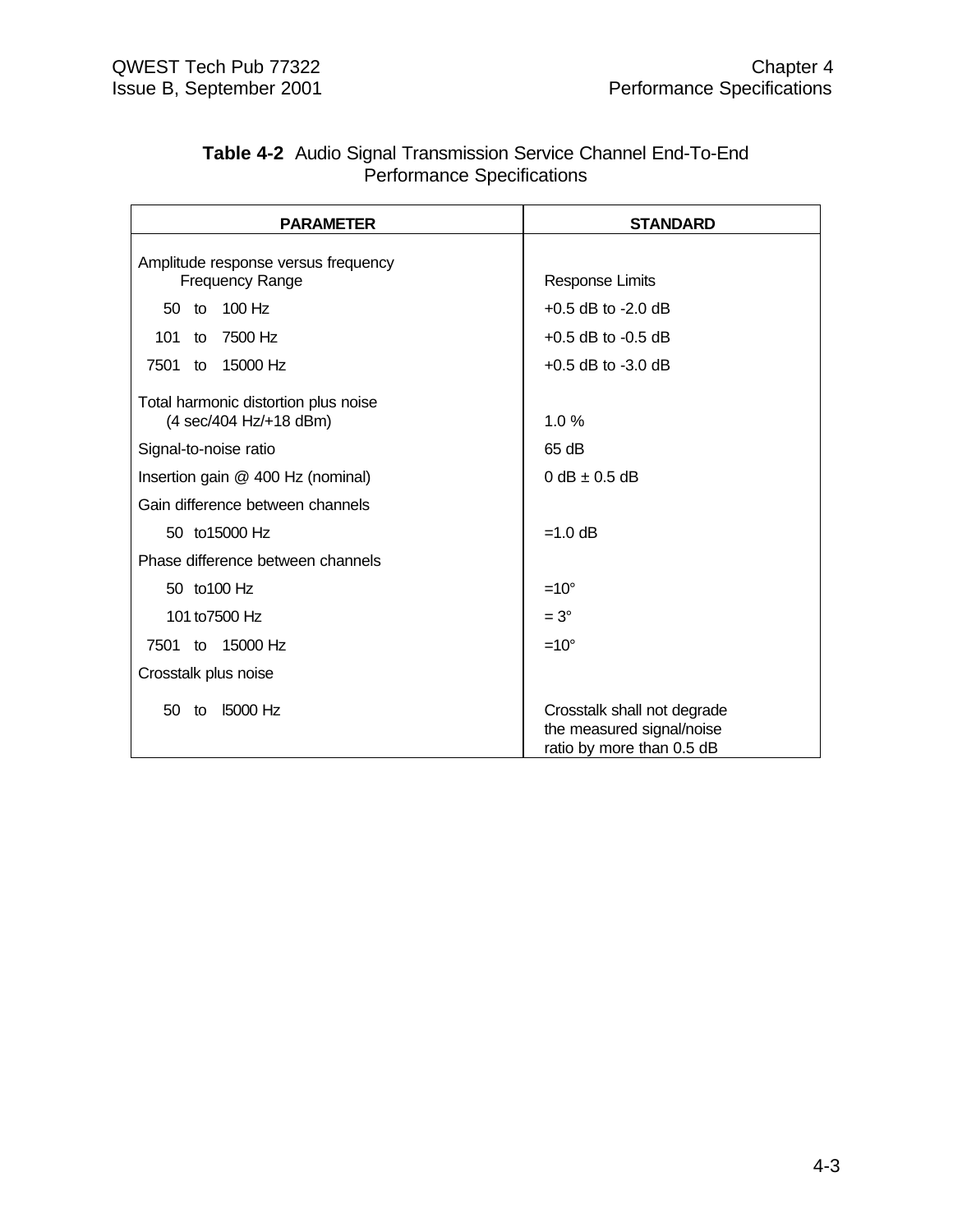# **Chapter and Section Page** 5. Maintenance.............................................................................................. 5-1 5.1 Customer Responsibilities................................................................. 5-1 5.2 QWEST Responsibilities................................................................... 5-1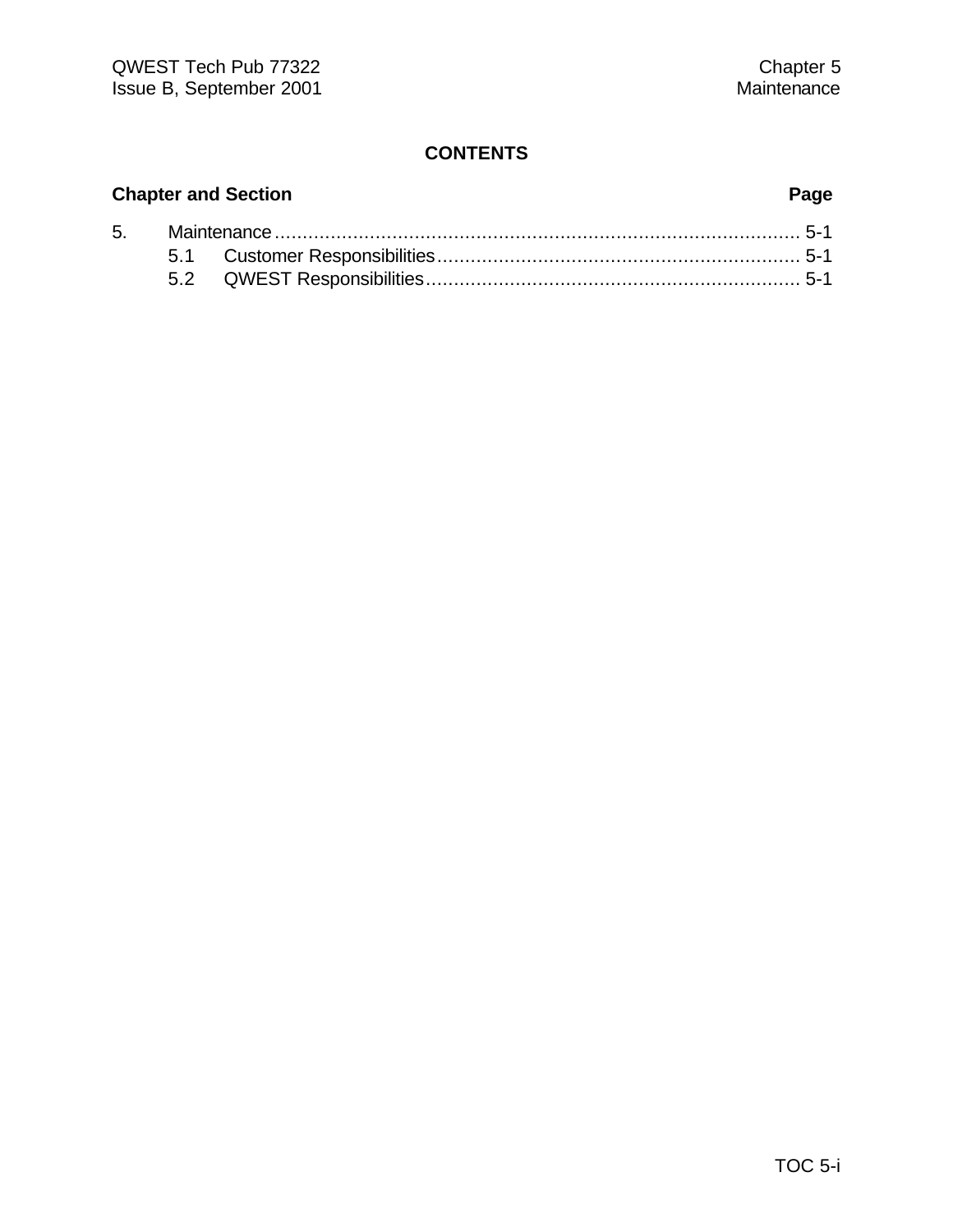#### **5. Maintenance**

#### **5.1 Customer Responsibilities**

The customer is responsible for all equipment and cable on the customer side of the Network Interface (NI) at their location. This will be a coaxial connector or a DSX-3 cross-connect as specified in this document.

The customer or their agent must sectionalize the trouble and verify that the trouble is not in the customer owned equipment or cable before calling the QWEST Customer Service Center.

If the trouble is isolated to the customer owned equipment or cable, the customer is responsible for clearing the trouble and restoring the service to normal.

Joint testing between the customer location and a QWEST Serving Central Office or other demarcation point may sometimes be necessary to isolate the trouble. The methods of measurement and test signals for baseband video and audio signals shall be derived from American National Standards Institute (ANSI) documents ANSI T1.502-1988, "Telecommunications - System M-NTSC Television Signals - Network Interface Specifications and Performance Parameters" and RS-250C-1989, "Electrical Performance for Television Transmission Systems." For the 45 Mbit/s digital signal, standard digital testing procedures shall be used as indicated in QWEST PUB 77324.

#### **5.2 QWEST Responsibilities**

QWEST is responsible for all equipment and cable on the QWEST side of the network interface at the customer location.

QWEST is responsible for maintaining the transmission facility between customer locations, which may include an interoffice facility.

QWEST will furnish the customer a trouble reporting telephone number and will initiate action to clear customer trouble within a time period of twenty minutes after receiving the trouble report.

QWEST is committed to a four-hour maximum service restoral time, with a two-hour objective, in the event of a service interruption due to an electronic component failure. If the trouble is caused by a cable failure, the maximum service restoral time is eight hours.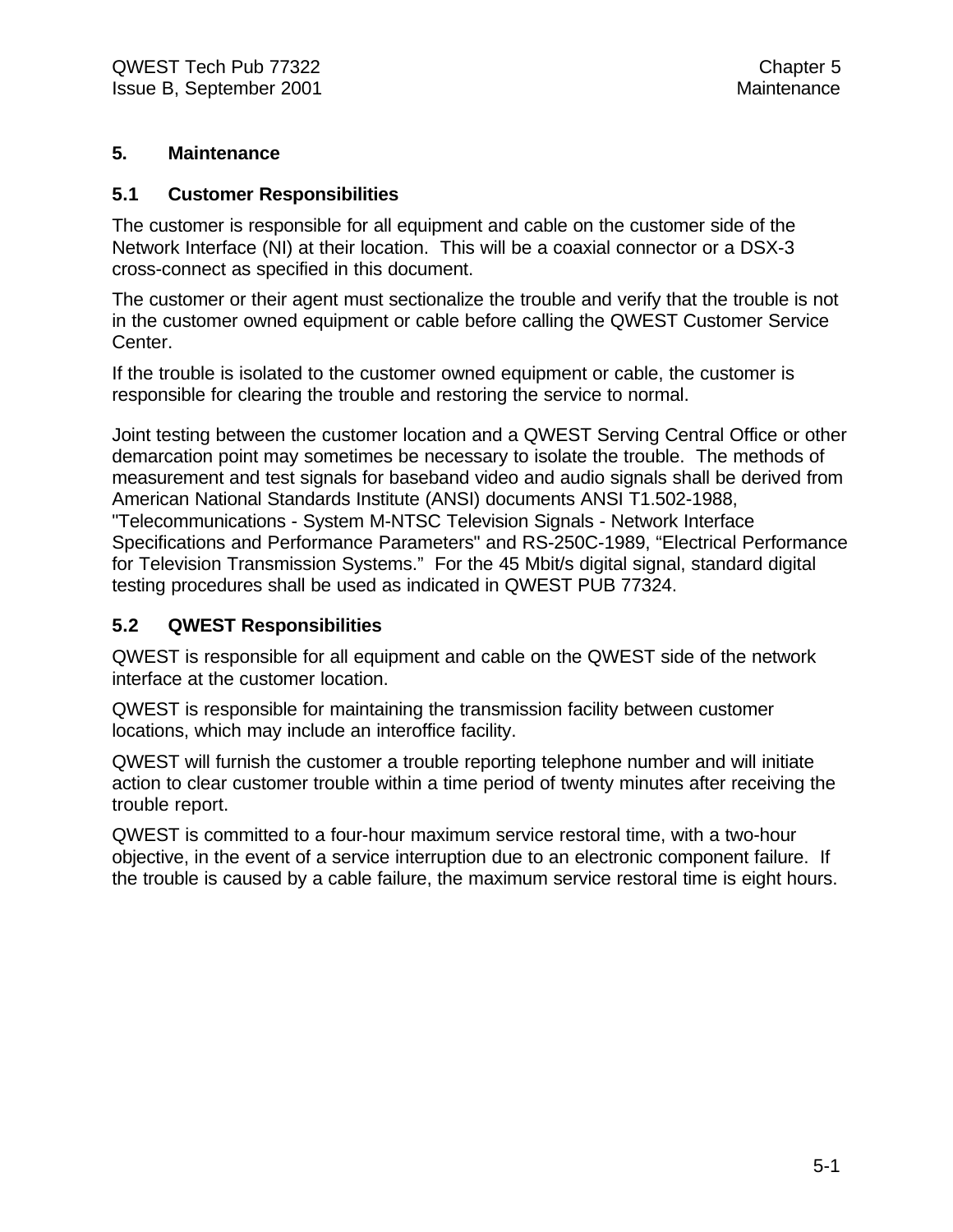# **Chapter and Section Page**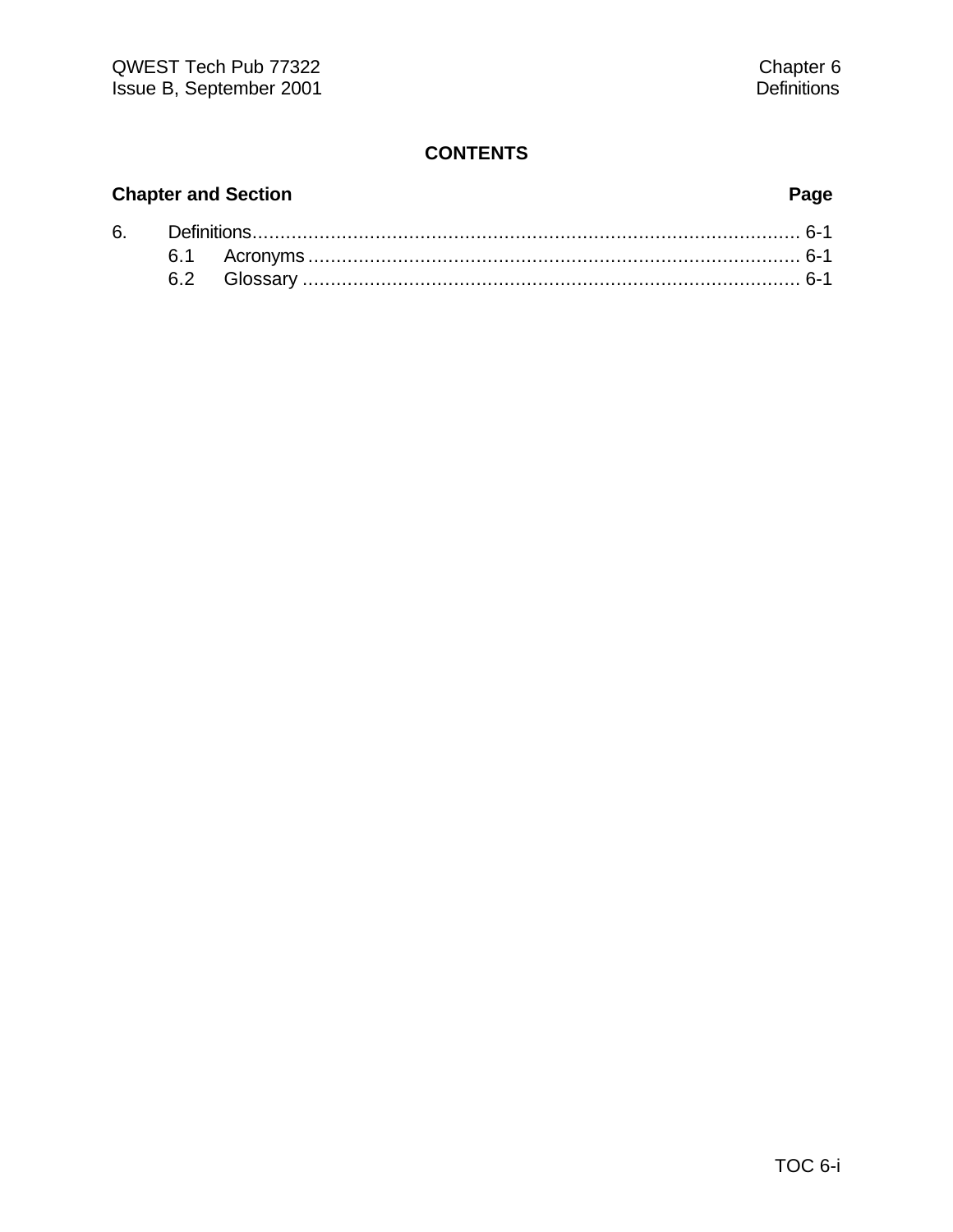#### **6. Definitions**

#### **6.1 Acronyms**

| <b>ANSI</b>  | <b>American National Standard Institute</b>      |
|--------------|--------------------------------------------------|
| <b>BDTVS</b> | <b>Broadcast Digital Transport Video Service</b> |
| <b>CO</b>    | <b>Central Office</b>                            |
| EU           | End-User                                         |
| <b>FOT</b>   | <b>Fiber Optic Terminal</b>                      |
| IC           | Interexchange Carrier                            |
| LATA         | Local Access and Transport Area                  |
| <b>LEC</b>   | Local Exchange Carrier                           |
| <b>NC</b>    | <b>Network Channel</b>                           |
| <b>NCI</b>   | <b>Network Channel Interface</b>                 |
| ΝI           | Network Interface                                |
| <b>NTSC</b>  | National Television Systems Committee (Signal)   |
| <b>POT</b>   | Point of Termination                             |
| <b>TLP</b>   | <b>Transmission Level Point</b>                  |

#### **6.2 Glossary**

**American National Standard Institute (ANSI):** An organization supported by the telecommunications industry to establish performance and interface standards.

**Amplitude Response Versus Frequency:** The amplitude response of a channel over the bandwidth provided. It is often called frequency response, and commonly is referred to as a single frequency within the passband.

**Bandwidth:** The range of frequencies that contain most of the energy or power of a signal; also, the range of frequencies over which a circuit of system is designed to operate.

**Carrier (CXR):** An organization whose function is to provide telecommunications services.

**Central Office (CO):** A local switching system (or a portion thereof) and its associated equipment located at a wire center.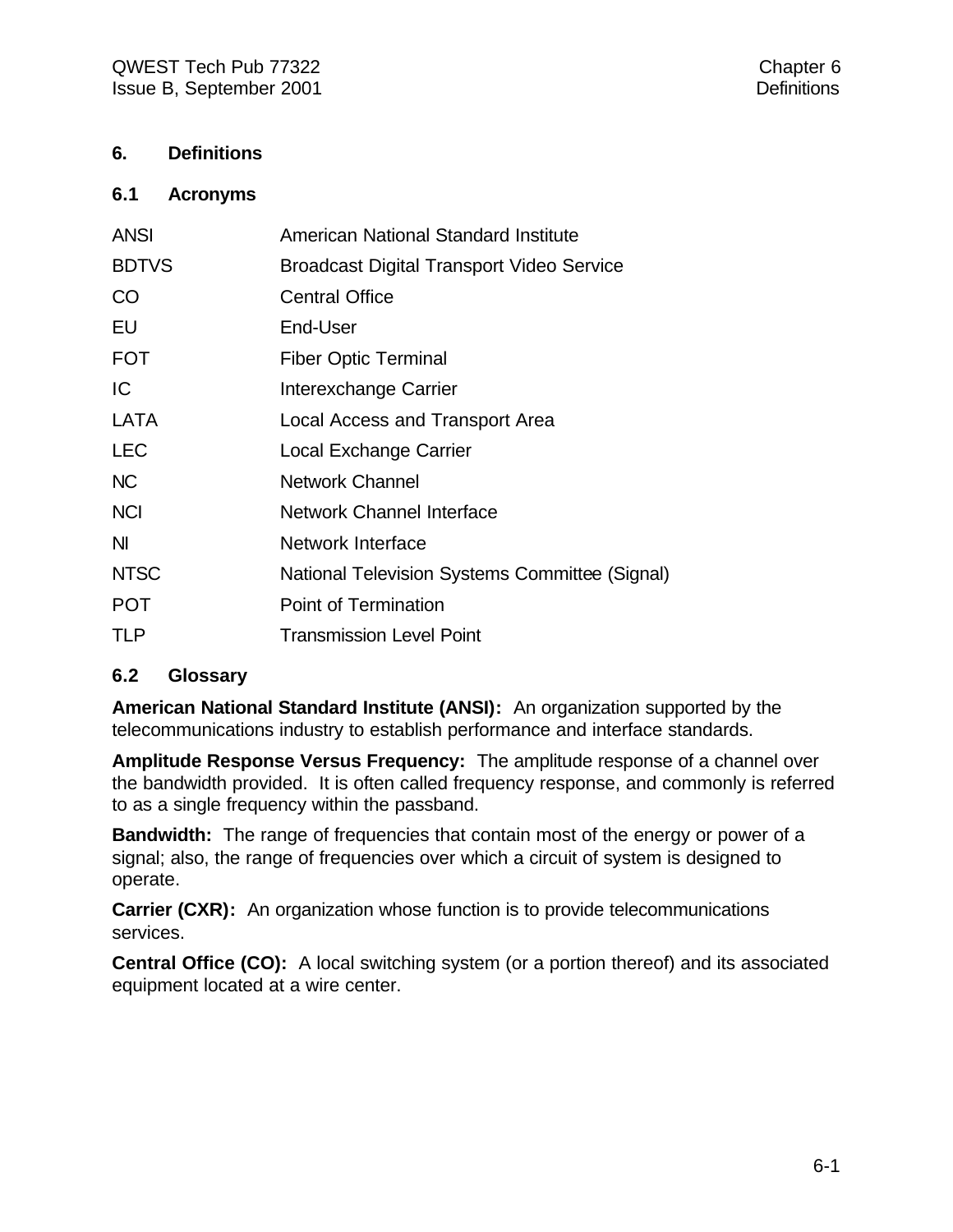**Channel:** An electrical or photonic (in the case of fiber optic based transmission systems) communications path between two or more points of termination.

**Customer Premises:** Denotes a building or portion(s) of a building occupied by a single customer or End-User either as a place of business or residence. Adjacent buildings and the buildings on the same continuous property occupied by the customer not separated by a public thoroughfare, are also considered the customer's premises.

**dBm:** A decibel in which the reference power is one milliwatt.

**End-User (EU):** The term "End-User" denotes any customer of telecommunications service that is not a carrier; except that a carrier shall be deemed to be an "End-User" to the extent that such carrier uses a telecommunications service for administrative purposes, without making such service available to others, directly or indirectly. The term is frequently used to denote the difference between a carrier interface and an interface subject to unique regulatory requirements at non-carrier customer premises (FCC Part 68, etc.).

**Facilities:** Facilities are the transmission paths between the demarcation points serving customer locations, a demarcation point serving a customer location and a QWEST Communications, Inc. Central Office, or two QWEST Communications International Inc. offices.

**Fiber Optic Terminal (FOT):** The terminating or originating portion of a fiber optic system that performs both an electrical to optical conversion and a multiplexing function.

**Gain/Frequency Characteristic:** The change, plus or minus, in insertion loss or gain of a channel at specified frequencies.

**Insertion Loss:** Insertion loss is the ratio (expressed in dB) of the power delivered to a specified load at the receiving interface by a specified source at the transmitting interface to the power delivered by the same source directly to an identical load.

**Interexchange Carrier (IC):** Any individual, partnership, association, joint-stock company, trust, governmental entity or corporation engaged for hire in interstate or foreign communication by wire or radio, between two LATAs.

**Intermodulation Distortion:** A measure of the non linearity of a channel.

**IRE Unit:** A unit equal to 1/140 of the peak-to-peak amplitude of the video signal, which is typically one volt. IRE is an acronym for Institute of Radio Engineers, the organization which defined the unit.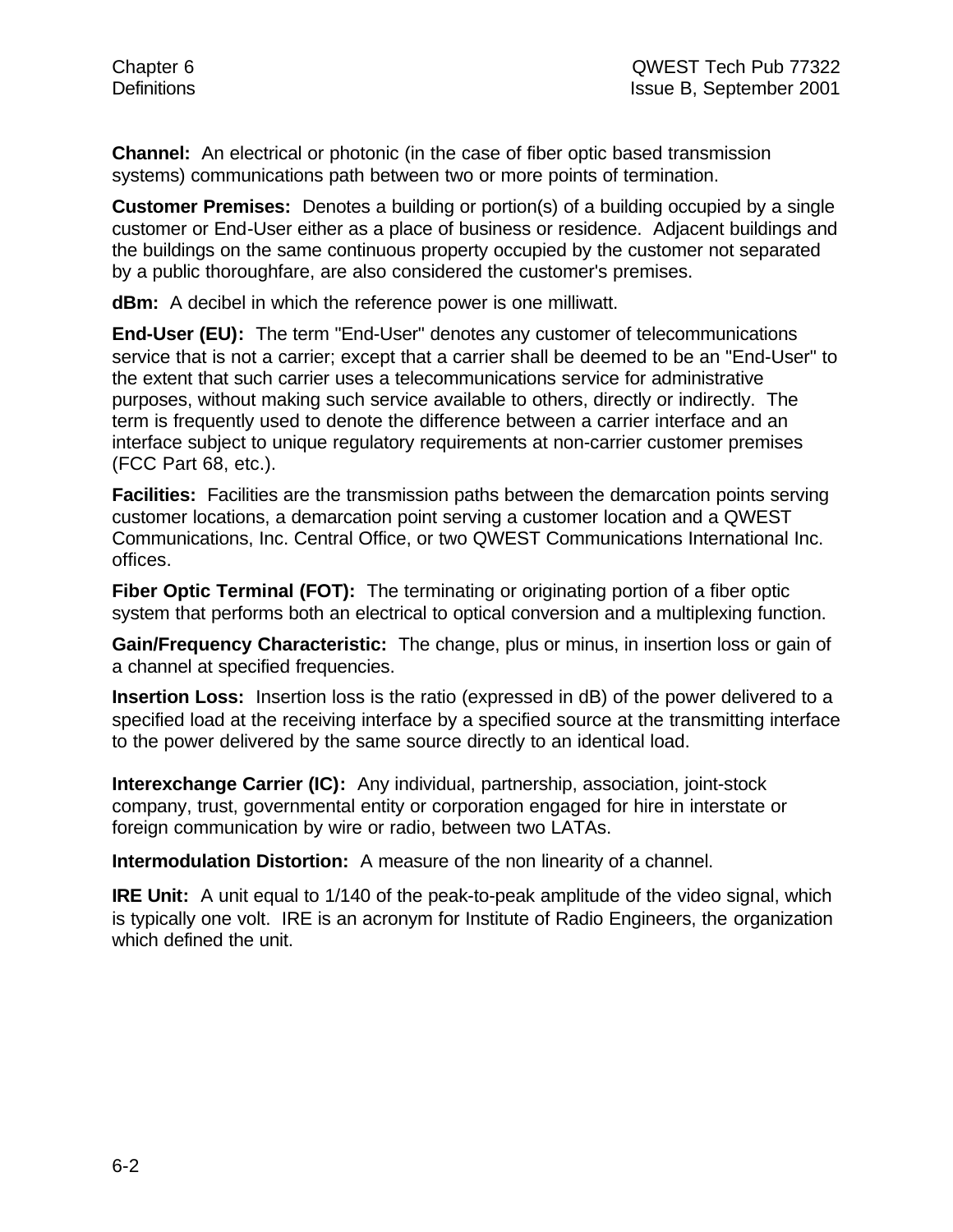**Local Access and Transport Area (LATA):** A geographic area for the provision and administration of communications service. It encompasses designated exchanges that are grouped to serve common social, economic and other purposes.

**Local Exchange Carrier (LEC):** The regulated entity providing Access and IntraLATA services.

**Network Channel (NC) Code:** The Network Channel (NC) code is an encoded representation used to identify both switched and non-switched channel services. Included in the code set are customer options associated with individual channel services, or feature groups and other switched services.

**Network Channel Interface (NCI) Code:** The Network Channel Interface (NCI) code is an encoded representation used to identify five (5) interface elements located at a Point of Termination (POT) at a central office or at the Network Interface at a customer location. The Interface code elements are: Total Conductors, Protocol, Impedance, Protocol Options, and Transmission Level Points (TLP).

**Network Interface (NI):** The point of demarcation on the End-User's premises at which it is QWEST Communications, Inc. responsibility for the provision of Access or Non-Access Service ends.

**NTSC (National Television Systems Committee) Signal:** The standard North American television transmission signal format intended for the transmission of 525 line/60-field color or monochrome video and associated audio signals.

**Ohm:** The unit of electric resistance.

**Phase Difference, Stereo:** The phase difference at a given frequency between one channel of a stereo pair, used as a reference, and the other.

**Point Of Termination (POT):** The physical telecommunications interface that establishes the technical interface, the test point(s), and the point(s) of operational responsibility.

**Protocol Code:** The Protocol (character positions 3 and 4 of the NCI Code) is a twocharacter alpha code that defines requirements for the interface regarding signaling and transmission.

**Return Loss:** Denotes a measure of the similarity between the two impedances at the junction of two transmission paths. The higher the return loss, the higher the similarity.

**Signal-To-Noise Ratio (S/N Ratio):** The ratio of the signal power to the noise power at a given point in a given system (usually expressed in decibels).

**Transmission Service Channel:** A one-way transmission path between two designated points.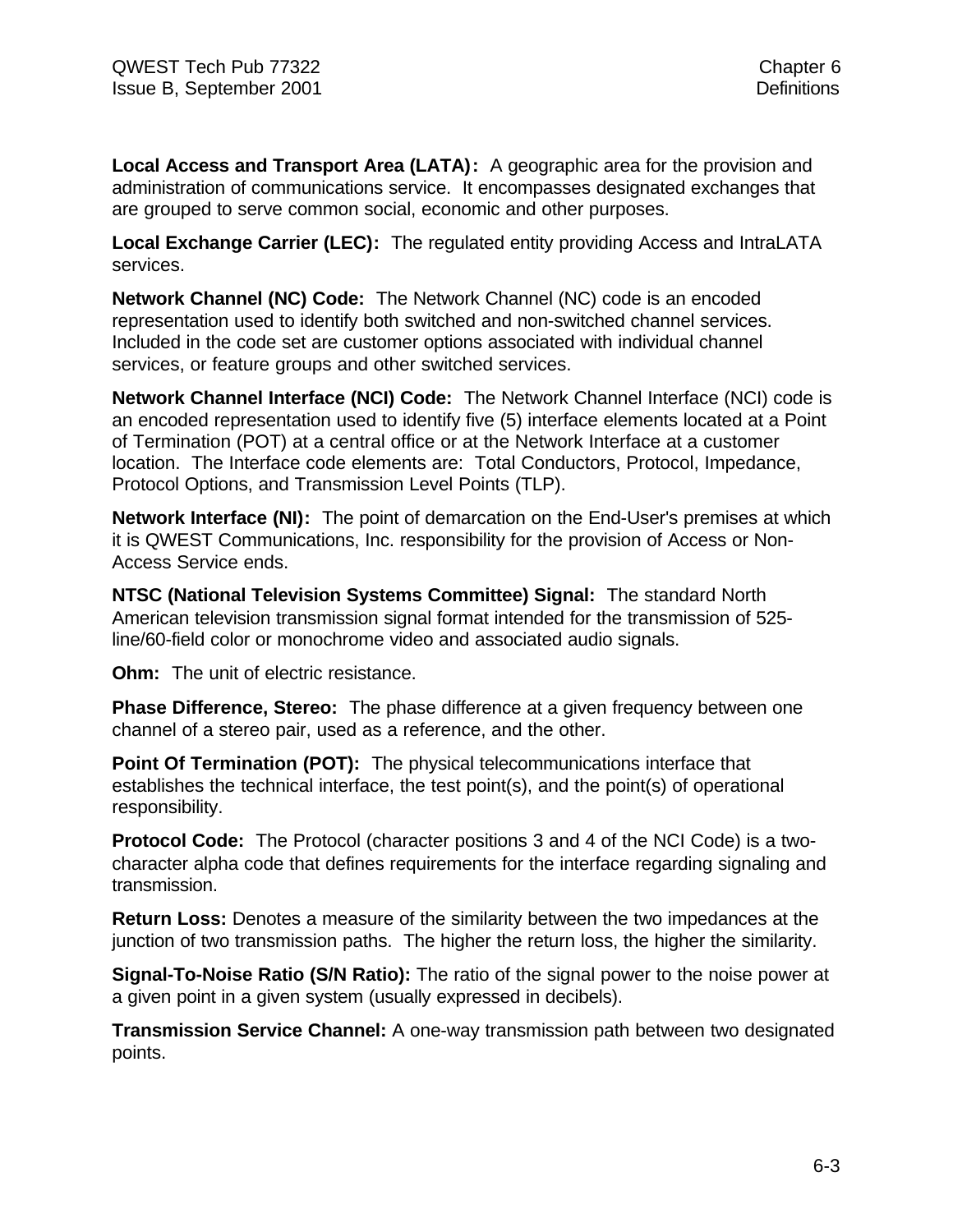# **Chapter and Section Page**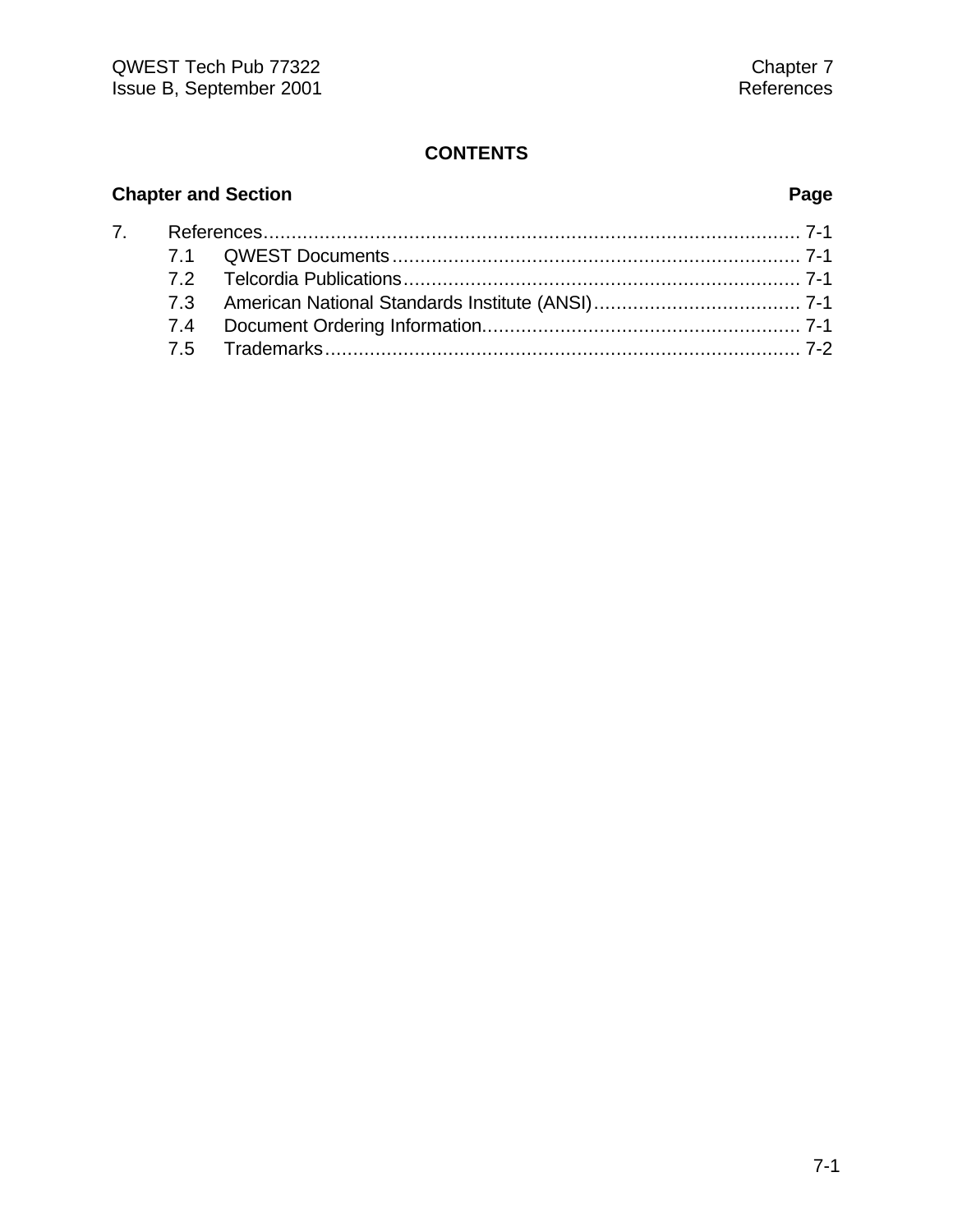#### **7. References**

#### **7.1 QWEST Documents**

Technical Publication 77324 *QWEST DS3 Service, September 2001, Issue D.*

#### **7.2 Bellcore Publications**

TR-TSV-000338 *Television Special Access and Local Channel Services - Transmission Parameter Limits and Interface Combinations*. Issue 2, August 1993.

#### **7.3 American National Standards Institute (ANSI)**

| ANSI T1.102-1987     | Digital Hierarchy - Electrical Interfaces                                                                                                                                                                |
|----------------------|----------------------------------------------------------------------------------------------------------------------------------------------------------------------------------------------------------|
| ANSI T1.107-1988     | Digital Hierarchy - Formats Specifications                                                                                                                                                               |
| ANSI T1.107a-1988    | Digital Hierarchy - Supplements to Formats Specifications                                                                                                                                                |
| ANSI T1.404-1989     | Customer Installation to Network, DS3 Metallic Interface<br><b>Specifications</b>                                                                                                                        |
| ANSI T1.502-1988     | <b>System M-NTSC Television Signals - Network Interface</b><br><b>Specifications and Performance Parameters</b>                                                                                          |
| EIA/TIA RS-250C-1989 | <b>Electrical Performance for Television Transmission Systems</b>                                                                                                                                        |
| ANSI T1.223-1991     | Telecommunications - Information Interchange - Structure and<br>Representation of Network Channel (NC) and Network<br>Channel Interface (NCI) Codes for the North American<br>Telecommunications System. |

#### **7.4 Document Ordering Information**

All documents are subject to change and their citation in this document reflects the most current information available at the time of printing. Readers are advised to check status and availability of all documents.

Those who are not QWEST employees may order;

American National Standards Institute (ANSI) documents from:

American National Standards Institute Attn: Customer Service 11 West 42nd Street New York, NY 10036 Phone: (212) 642-4900 Fax: (212) 302-1286